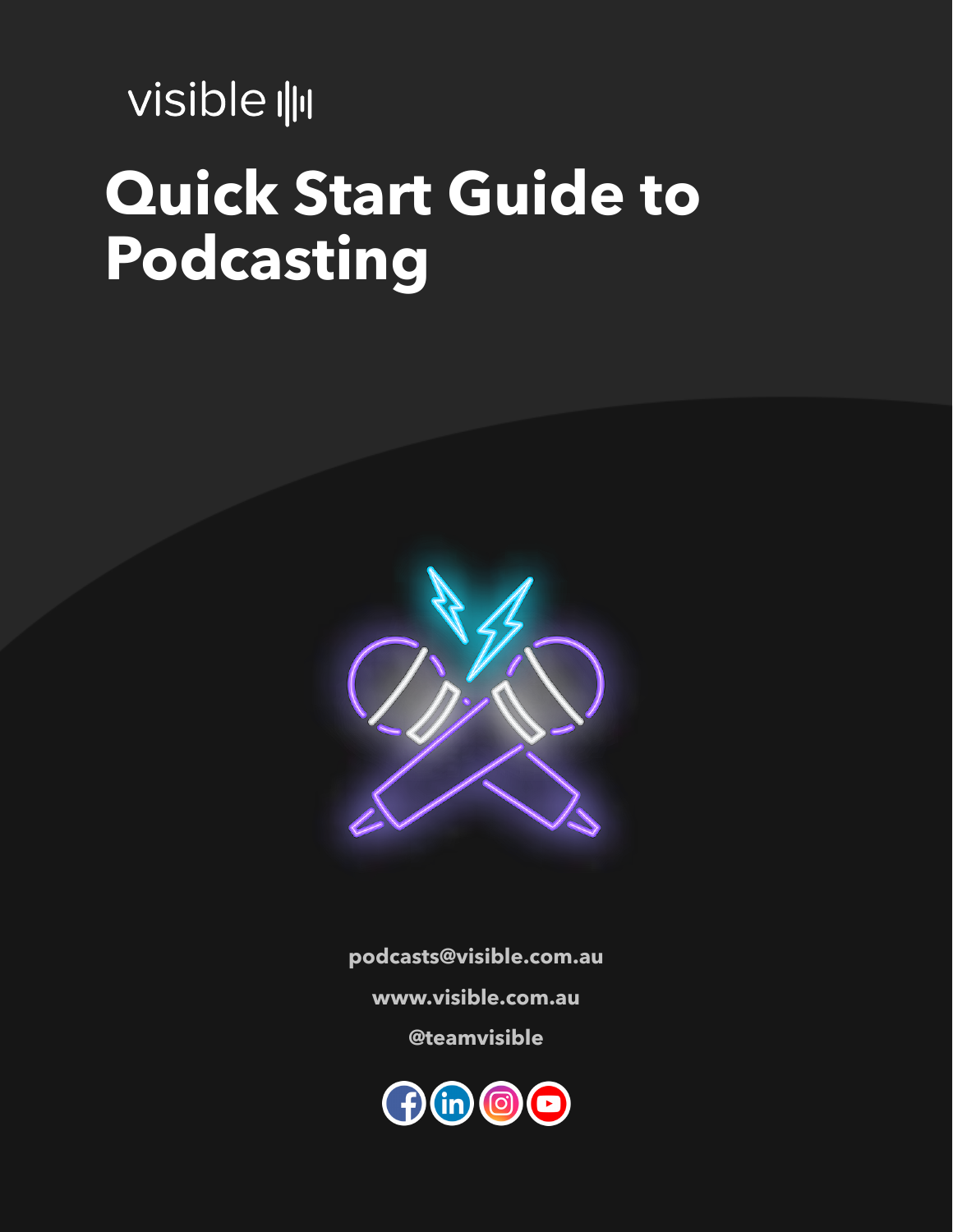### **Have you always dreamed of having your own podcast?**

**Quit dreaming - it's time to take some action and start one of your very own! Podcasting isn't complicated (unless you want it to be). Forget every article and video you've ever consumed about podcasting. We're giving it to you straight, with everything you need to know to start your own podcast. So warm up those vocal cords and get your banter ready - it's podcast time!**

**Are you ready? Let's gooooo!**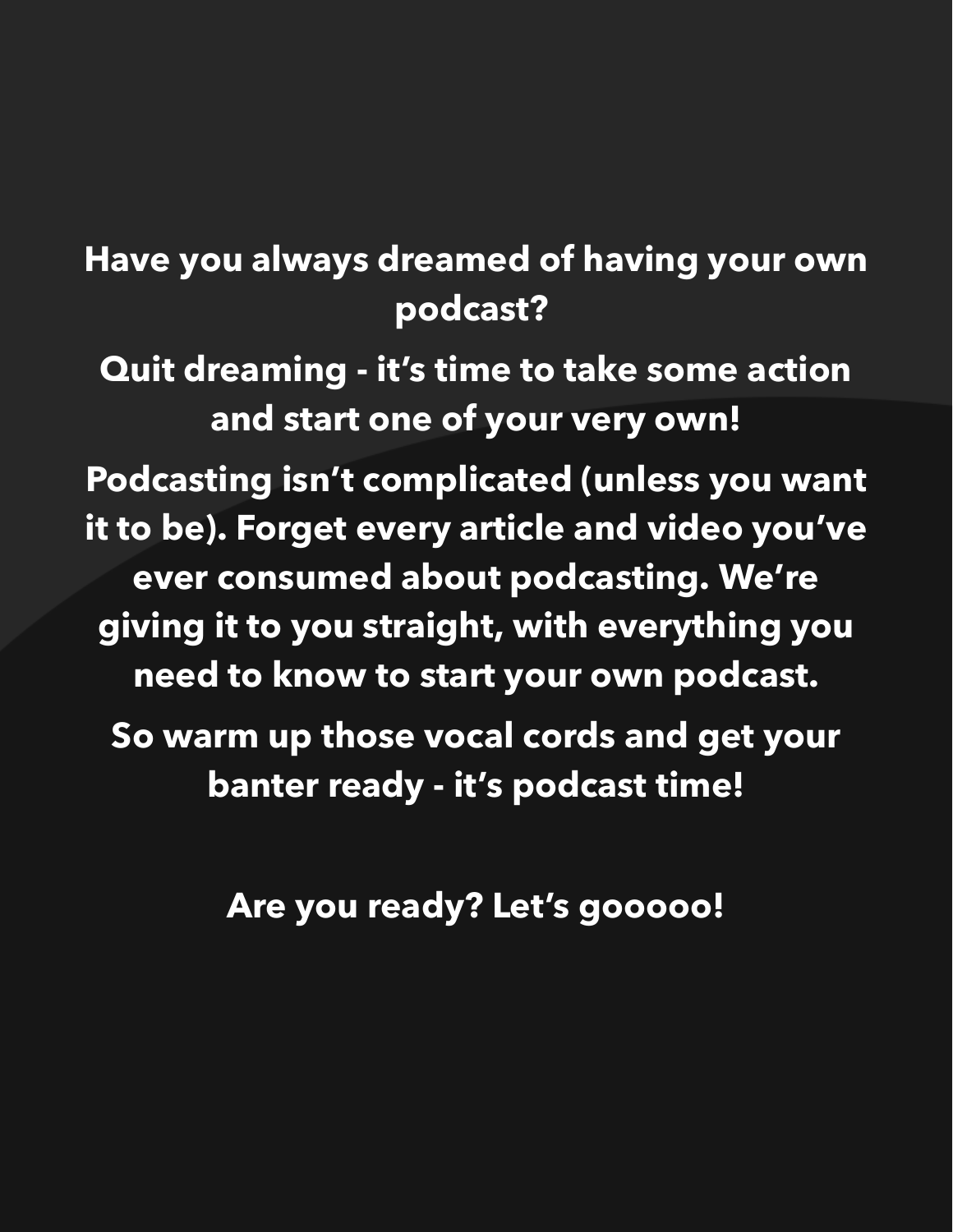# **WHY SHOULD YOU PODCAST?**

Podcasting is growing in popularity, and now is the time to jump on the bandwagon. Not only are podcasts fun to make and listen to, they're quickly becoming a major media channel with massive growth potential. By the most [recent count, there are over](http://www.pwc.com/gx/en/industries/tmt/media/outlook.html) 660,000 podcasts out there, and revenues for the industry are expected to quadruple by 2022.

So while podcasts are still a fun, low-pressure method of storytelling, they are also becoming really interesting for business as well.

What's more interesting than the growth in podcasting, though, is the way podcast audiences consume content.

A 2019 study from Edison [Research](https://www.podcastinsights.com/podcast-statistics/) provided deeper insight into Australian podcast audiences and how they behave - here are some of the key points:

**Highly engaged** - 80% of podcast audiences listen the whole way through a podcast.

**Regularly seeking new podcasts** - On average listeners will listen to an average of 7 shows per week. 1 in 3 people listen to a new podcast each week.

### **So What are the Benefits for Your Business?**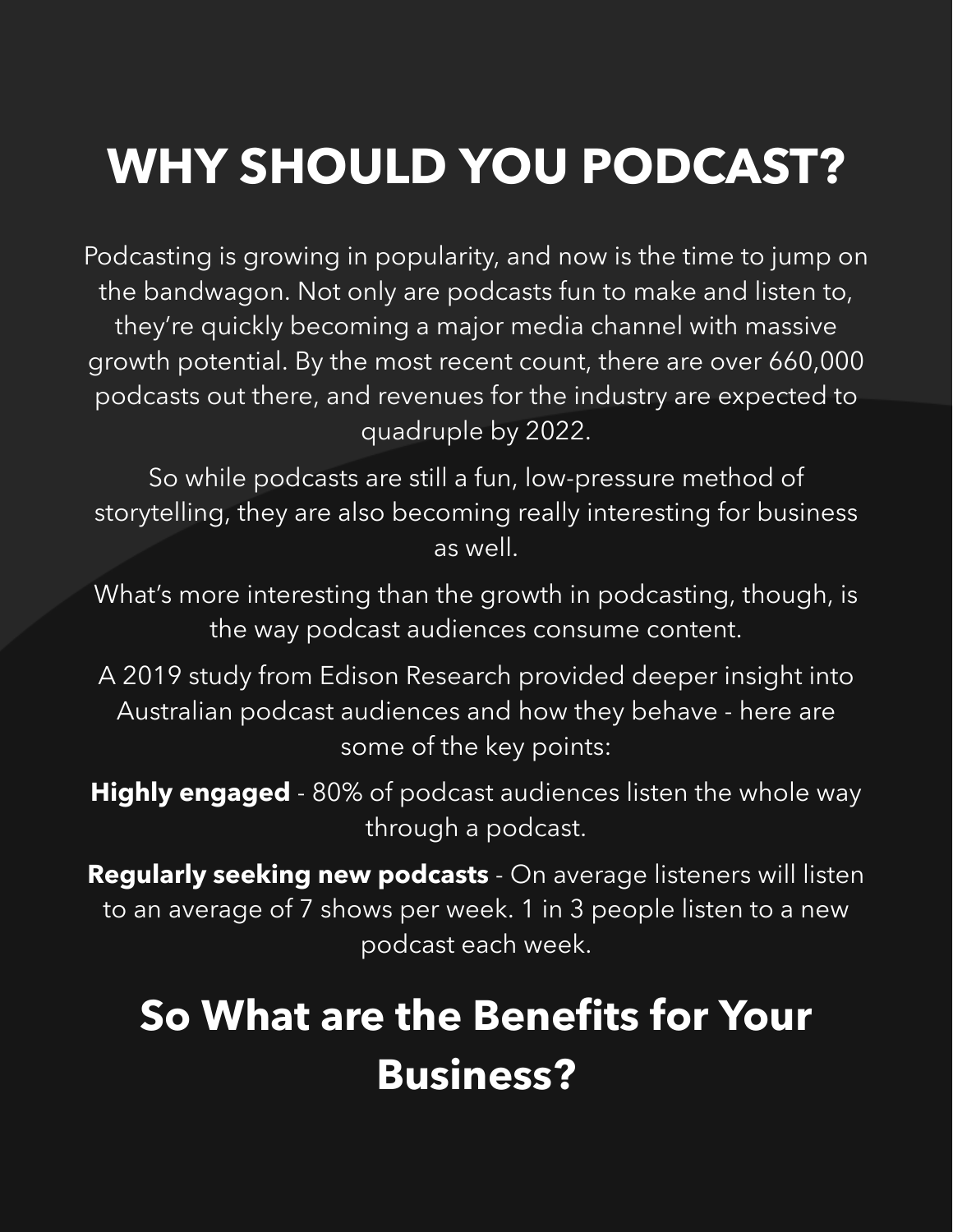### **1. Easy to Produce**

You don't need a full studio and professional sound engineer to create your own podcast show. In reality you can create your own podcast show for very little - you just need to get smart about it. In fact, nowadays you can use your laptop or phone to try out podcasting for free before investing in any real equipment. To get started, just make a plan, decide who you want to talk to and find a quiet place to press record!

### **2. Create Heaps of Content (for All Media Channels)**

The pressure for businesses to come out with regular content such as blogs, social posts and videos has gotten intense lately. It works - but it can be expensive and time consuming. You may think podcasting is for audio only, but if you plan it right you can use your podcast to create a whole lot of awesome content for cheap.

Once you've recorded the audio you now have your core content. You can then repurpose the ideas and information into various types of content. Get a [transcript](http://www.rev.com/) created that is downloadable. Turn it into a blog. Film your recording session and create video micro content. Make some social posts with quotes from the episode. Repurposing the audio will get your podcast out there, as well as build a bigger audience.

### **3. Great Source of Web Traffic**

Podcasts can be distributed to many different platforms such as [iTunes,](http://www.apple.com/au/itunes/) [Spotify,](http://www.spotify.com/au/) [Soundcloud](http://soundcloud.com/) and other Android platforms. Since your podcast can be listened to on so many platforms, the reach and the potential to generate traffic to your website or social platforms is huge. Not only are you able to reach new audiences through the different platforms, but the people you reach are really interested in you. When people are engaged and listening to you, they're more likely to develop a real budding relationship. No other traffic source does this quite so well, apart from maybe video. But if you video your podcast - imagine how much you're going to crush the game?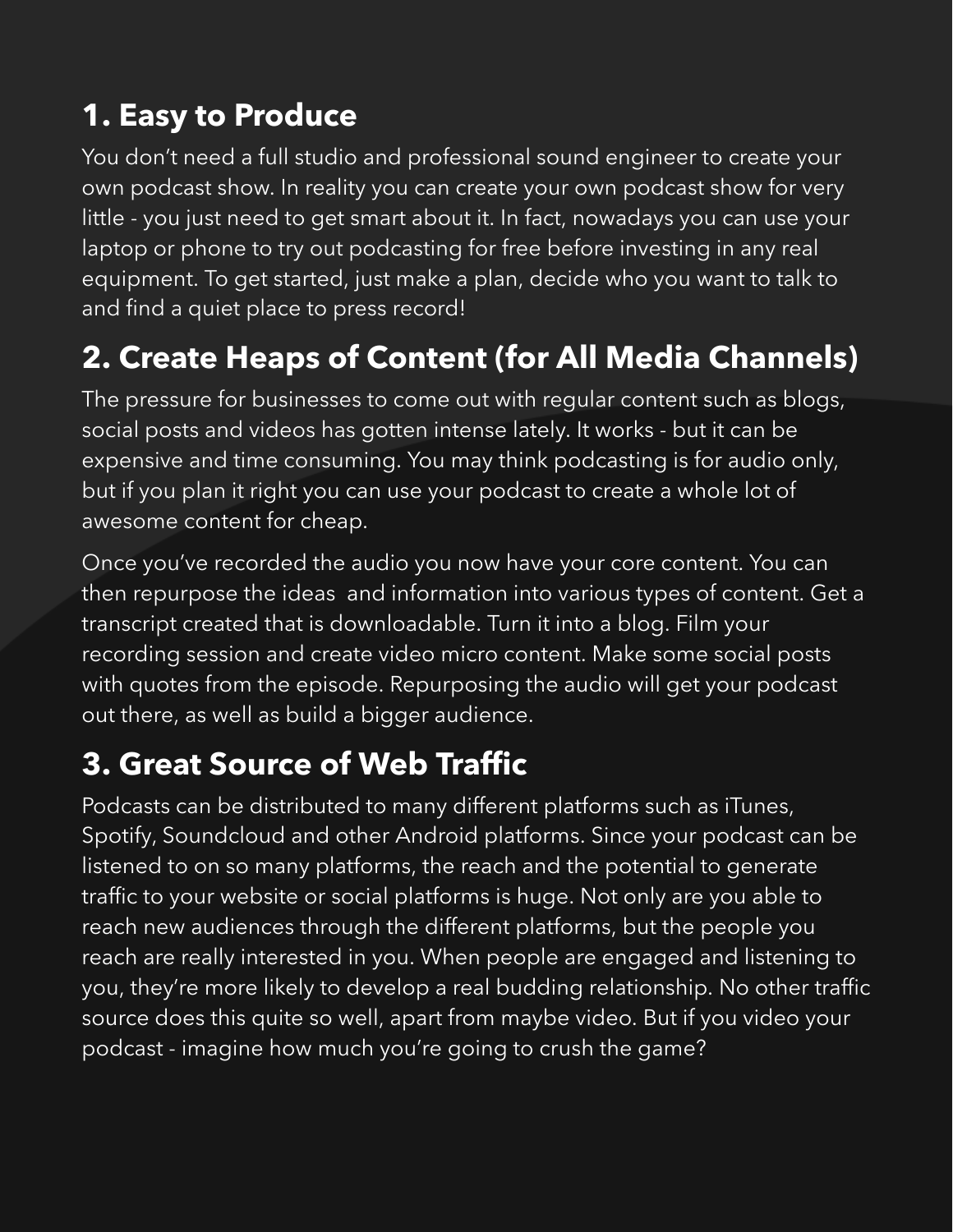### **4. Awesome for SEO**

If you're creating heaps of original content that is shared in loads of different places and pushing quality traffic to your site, it should come as no surprise that podcasting is an excellent way to improve your site's Google rankings. Over the last 12 months, we've recognised that podcasters have seen huge improvements across their keyword rankings.

### **5. Build New Connections**

Podcasting is a great excuse to connect with amazing people. If you ask someone to appear on your podcast as a guest because you believe they can provide your audience with value, they're more than likely keen to jump on board and share their message with a new audience. From there that relationship can take you anywhere - from friendships to referral partners or close collaborators. It can be whatever you make of it.

### **6. Adds Credibility**

'Podcast creator and host' looks pretty dang good on the resume - and you don't even need to be an expert or massive influencer. Much like having your own TV show, blog or YouTube channel, having your own podcast gives you an edge and creates the appearance of influence and expertise. And you don't need a massive following to convince people that you know what you're talking about.

### **OK - are you convinced? Let's get into how to make a podcast.**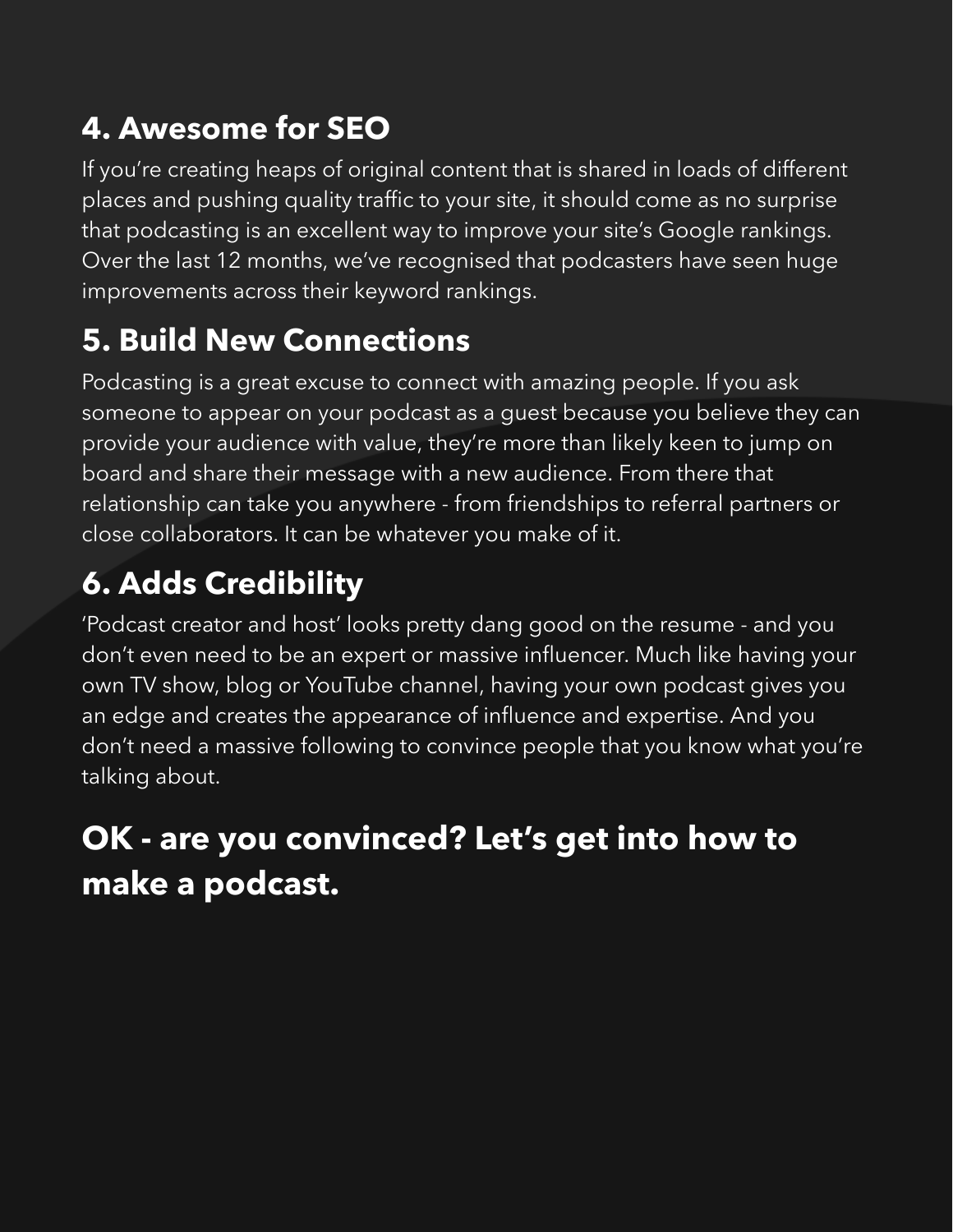In the interest if transparency we advise that [visible.com.au](http://visible.com.au/) may receive commission from the sale of some products in this ebook if you use the links provided.

[visible.com.au](http://visible.com.au/) is a a participant in the Amazon Services LLC Associates Program, an affiliate advertising program designed to provide a means for us to earn fees by linking to [Amazon.com](http://www.amazon.com.au/) and affiliated sites.

If you don't want to follow the links simply do a search in your browser.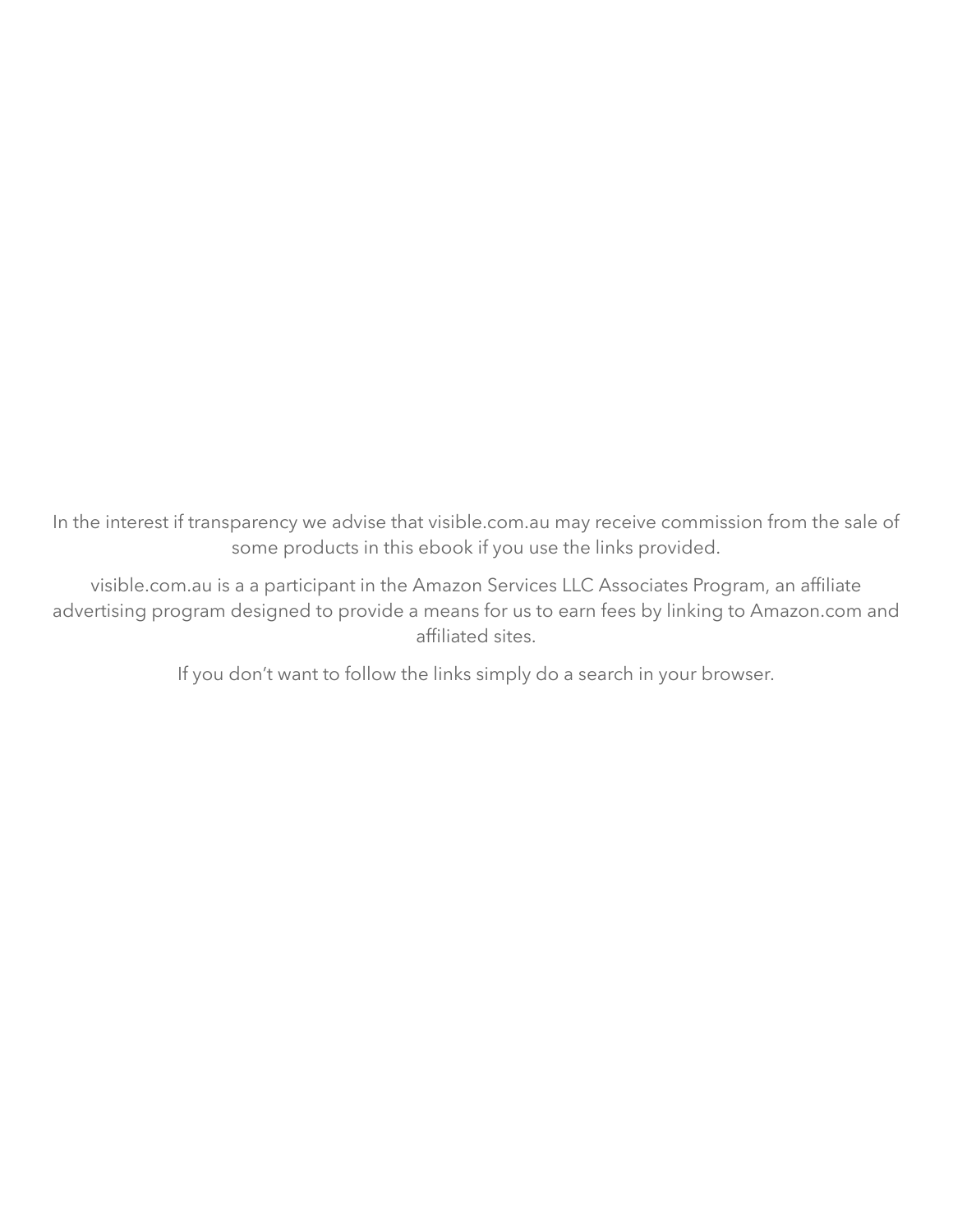**- CHAPTER 1 -**

# **PLANNING**

Fleshing out your idea.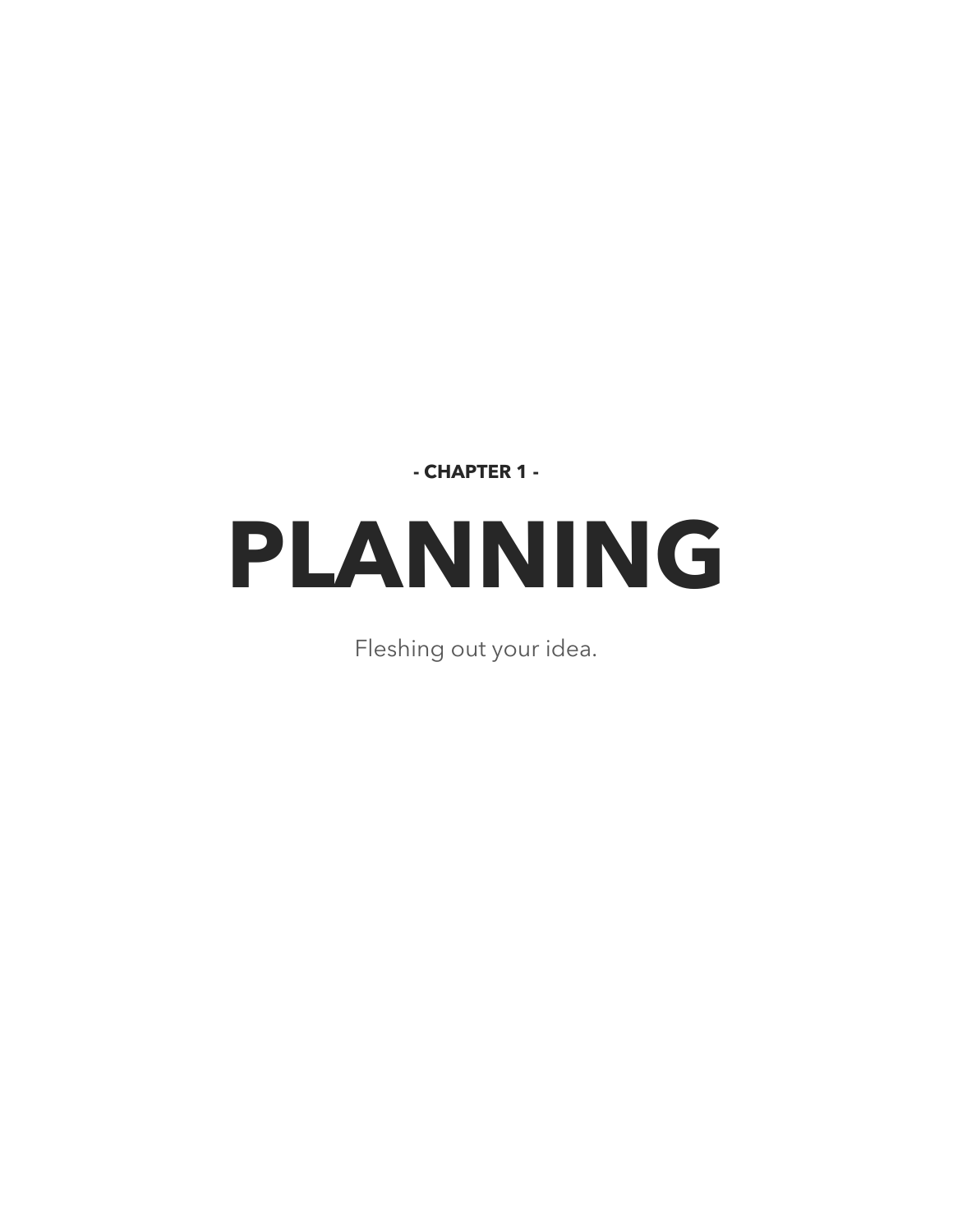### **PURPOSE**

Pack up your new microphone, you've got some work to do first. Before you start a podcast you need to know what you're creating. What is the point of your podcast?

A successful podcast doesn't happen overnight. It takes thought and strategic planning. You need to know what you have and how it can add value to your audience.

#### **Here are some questions to consider:**

- **1.** What kind of podcast do you want to create?
- **2.** Why do you want to create it?
- **3.** Why is it necessary that you create this podcast?
- **4.** What makes your podcast different from other podcasts?

Establishing your purpose will clarify your vision. Know what you want to create. Why you want to create it. Then put steps in place to achieve your goal.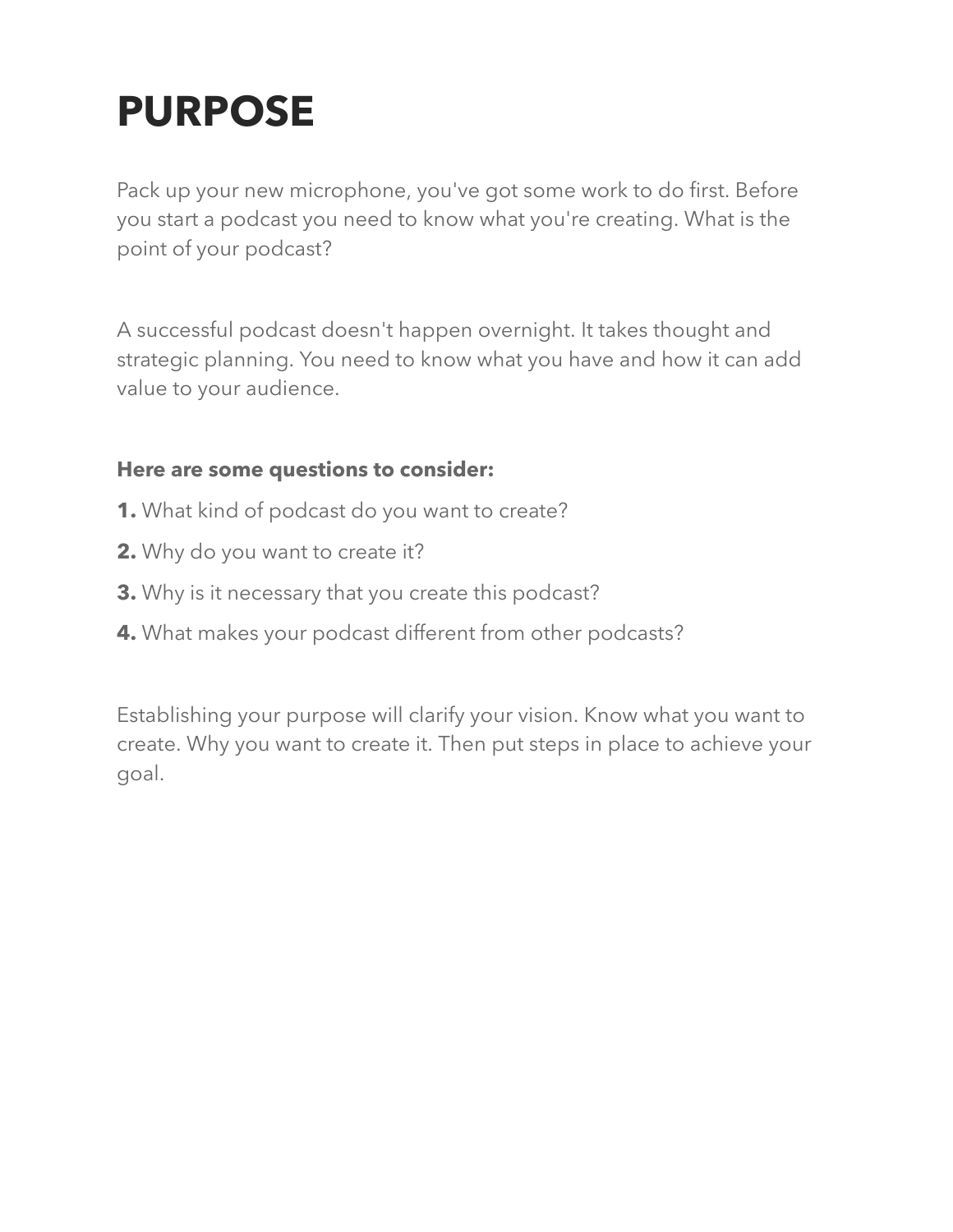# **TARGET AUDIENCE**

A podcast should not aim to reach a general audience. It's hard to please everyone (and you don't want to please everyone). Focus on your niche. Focus on where you can add value.

But how can you find your niche? Let's consider a few things.

Think about what demographic groups are most likely to find your content appealing?

- Age group
- Gender
- Occupation
- Location
- Education

How does your specific demographic think? How do they act? Consider these variables.

- Lifestyle
- Values
- Personality
- Habits
- Hobbies
- Attitudes
- Behavior

Once you've identified who your audience is, you need to understand their challenges and frustrations. Will your podcast address these challenges and provide a solution? Can you speak from experience? Perhaps your podcast is about looking for an answer.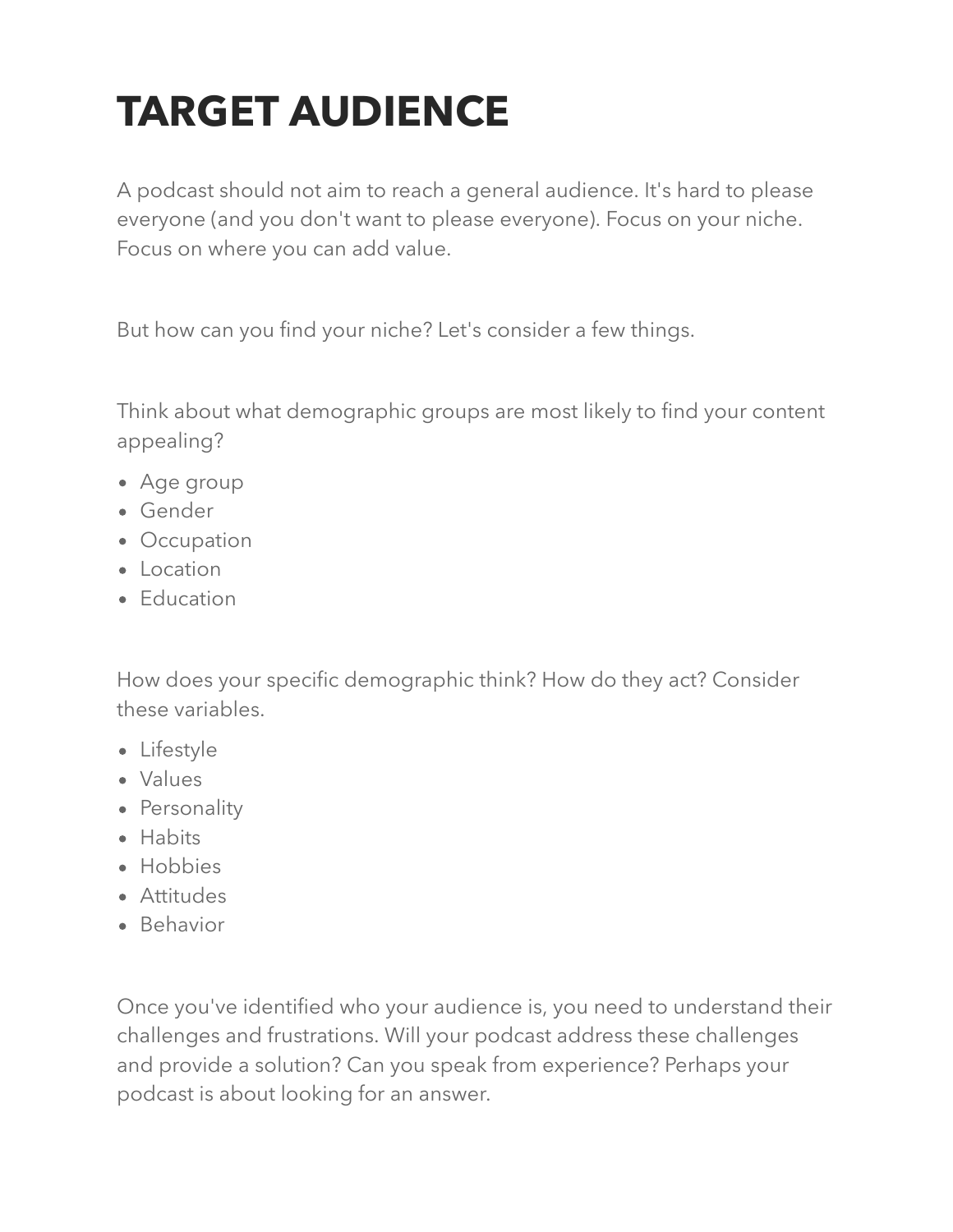## **EPISODE STRUCTURE**

Podcasting is just like any other storytelling medium. It needs structure. You want your podcast to set up what your listener is about to listen to. There are several structures that can fit your podcast. Let's explore them.

### **SOLO PODCAST**

Stand-alone podcaster talking to the listener about a chosen topic.

- **1.** Introduction
- **2.** Topic A
- **3.** Transition
- **4.** Topic B
- **5.** Etc
- **6.** Outro

### **INTERVIEW PODCAST**

Similar to the solo podcast structure. However, the host will bring a guest to interview and/or chat to.

- **1.** Introduction
- **2.** Topic A / Question
- **3.** Discussion
- **4.** Etc
- **5.** Summary
- **6.** Outro

The guest doesn't need to be in the same location as the host. Consider capturing remote interviews. Either via Skype or a phone call.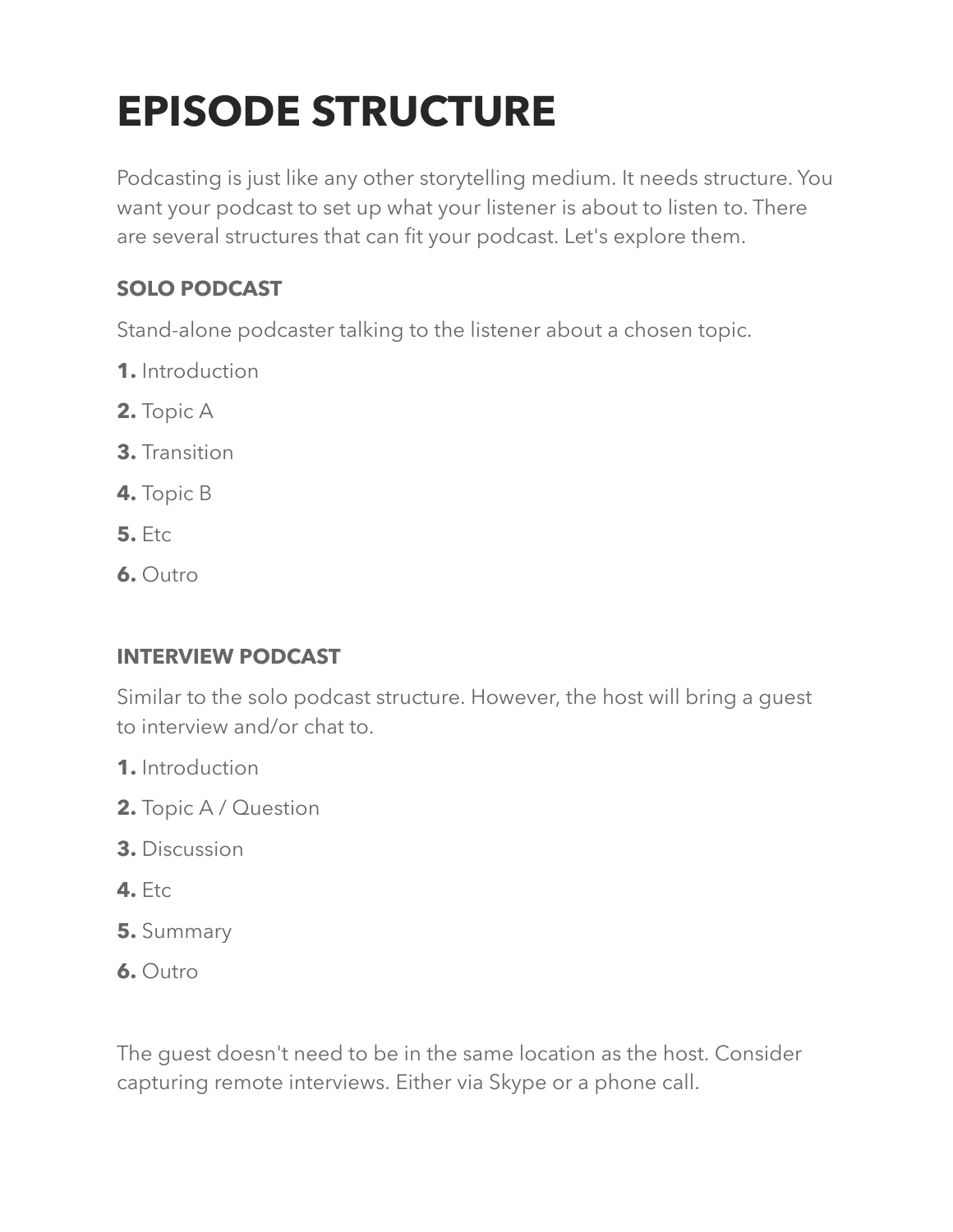# **EPISODE STRUCTURE**

#### **MULTI-HOST PODCAST**

The multiple host podcast includes various people, voices, and opinions throughout the podcast.

- **1.** Introduction
- **2.** Topic A
- **3.** Transition
- **4.** Topic B
- **5.** Etc
- **6.** Outro

### **NON-FICTION STORYTELLING**

Non-fiction storytelling reports on real-world stories and events. From current events, true crime, history, and science.

- **1.** Introduction
- **2.** Topic
- **3.** Discussion
- **4.** Interview
- **5.** Etc
- **6.** Summary of findings
- **7.** Outro

The host takes an investigator role in a non-fiction podcast. Typically audio clips from different interviews are edited and used throughout the podcast and completed with narration from the host. The narration serves to piece together gathered information. For example, true crime podcasts such as Serial.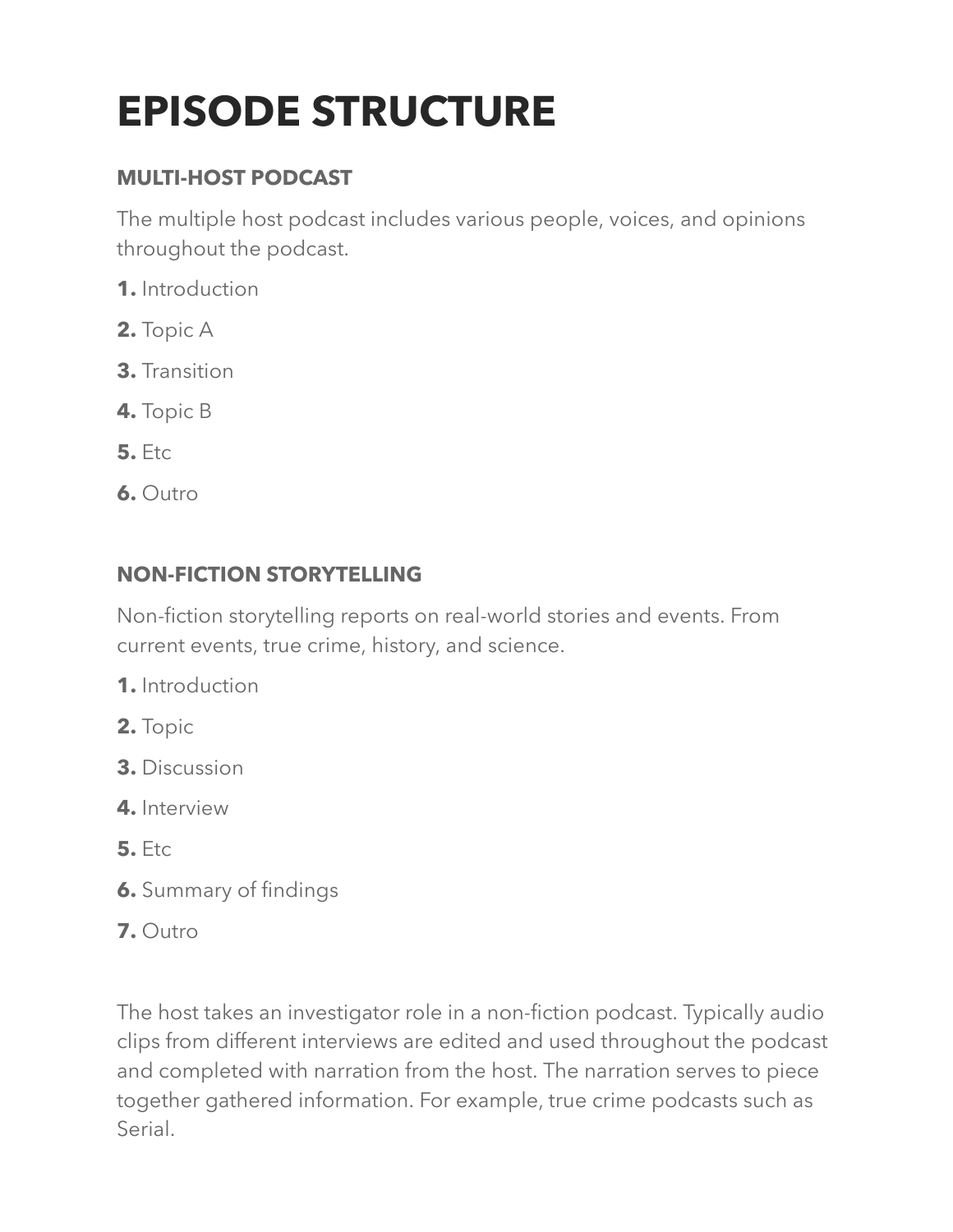## **EPISODE STRUCTURE**

### **FICTION STORYTELLING**

Fiction podcasts are like audiobooks. Typically a story is scripted and acted out in audio form.

- **1.** Introduction
- **2.** Previously (summary of the previous episode)
- **3.** Story
- **4.** Cliffhanger
- **5.** Outro/Credits

This format is great for fiction writers wanting to experiment and showcase their writing.

### **MIX - CREATE YOUR OWN STRUCTURE**

Every podcast is different in some way. Most podcasts do fit into one of the popular structures. But mixing it up can be beneficial for your podcast. Incorporating elements from other formats is the easiest way to create your own unique structure.

Don't be fixated on creating your own structure for the sake of being "different". The goal is to START your podcast. Ask yourself what you can achieve and what is sustainable.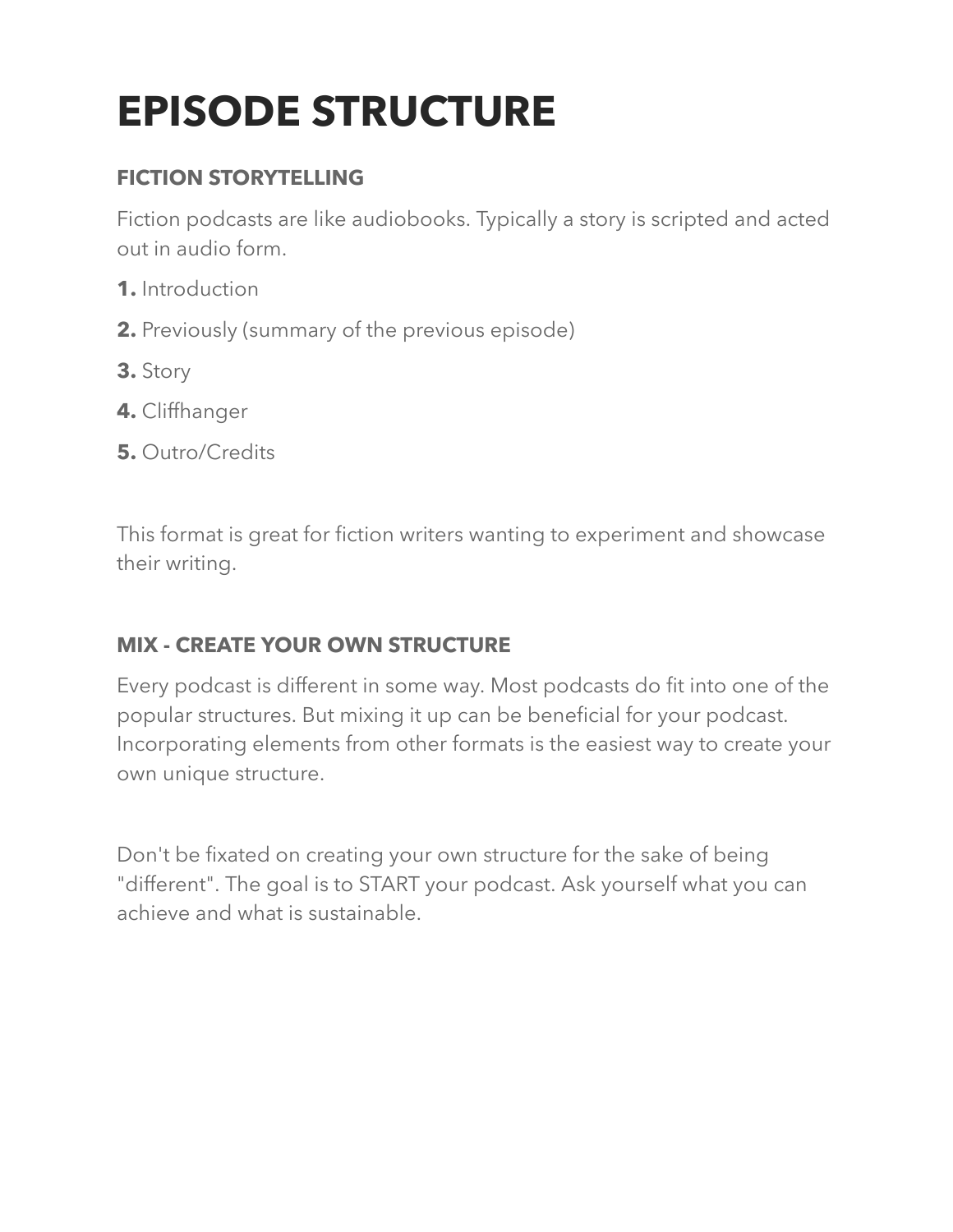### **CREATE YOUR OWN EPISODE STRUCTURE**

#### **CREATE YOUR OWN**

**1. 2. 3. 4. 5. 6.**

**NOTES:**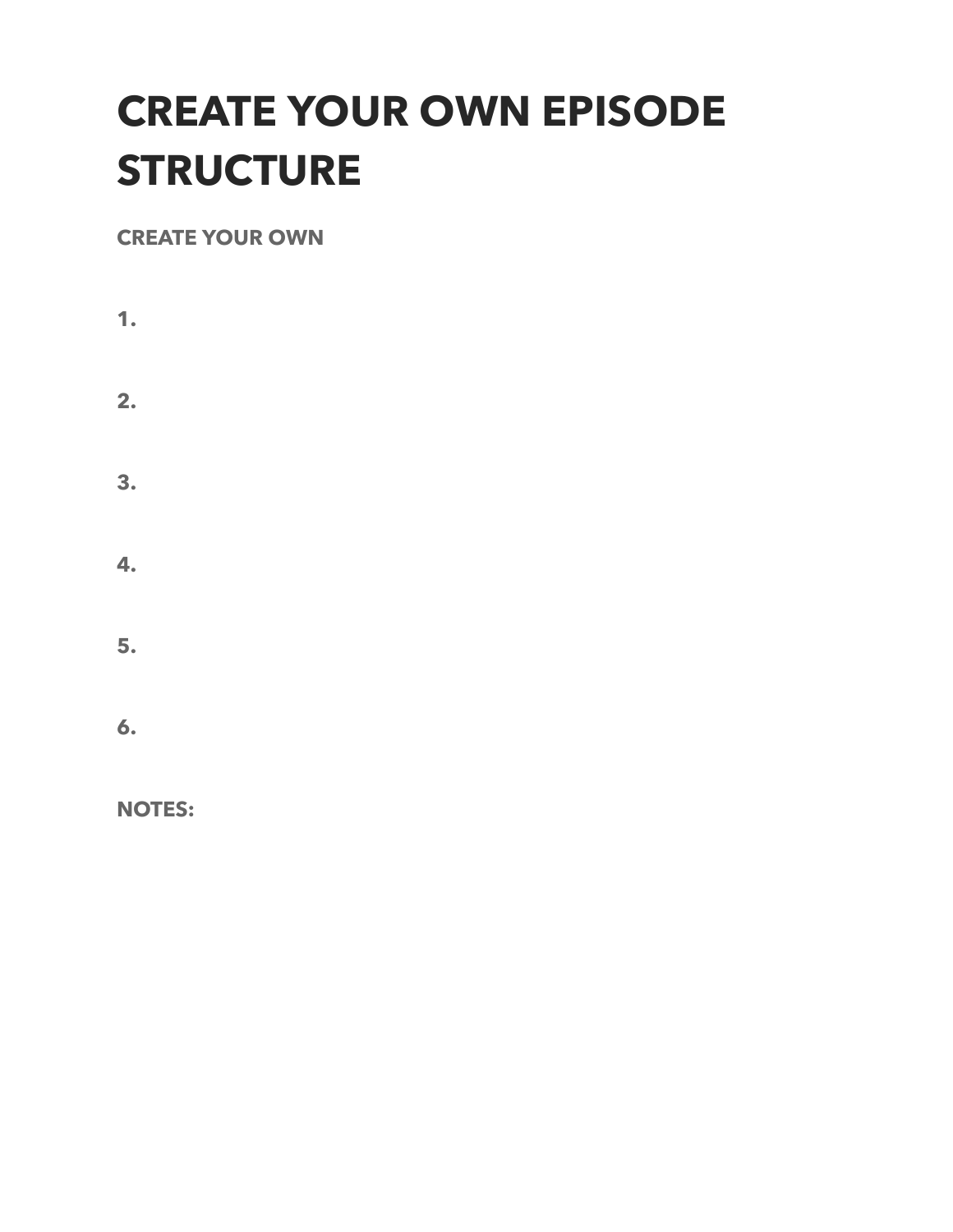**- CHAPTER 2 -**

# **SET UP**

What you need to start your podcast.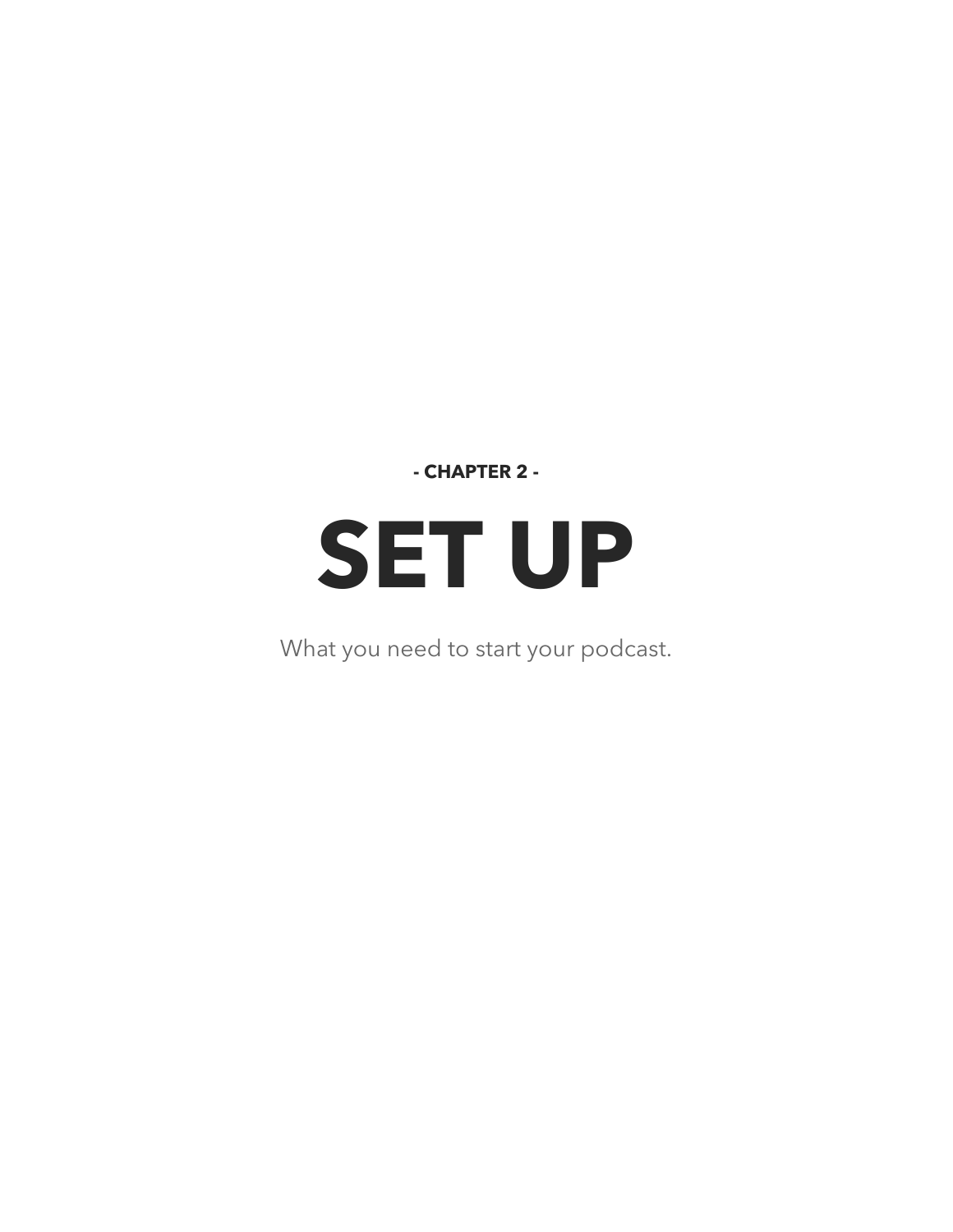## **PODCASTING EQUIPMENT**

Podcasting is all about audio - so naturally, the most debated topic in the community in which microphone is the best? The truth is that the best microphone depends on your podcasting needs. If you're not going for studio production quality then you don't need to splash out on a \$400 microphone. Let's get into some different types of microphones available.

### **MICROPHONES**

### **RODE LAVELIER MIC - [\\$89](http://www.amazon.com.au/Rode-Smartlav-PLUS-Microphone-Smartphones/dp/B00EO4A7L0)**

- Record straight into your mobile device
- Discreet portable recording
- Connect to smartphone or tablet via the headset jack
- Record using the Rode Rec app or the Rode Reporter app for iOS

### **BLUE YETI USB MICROPHONE - [\\$186](https://www.amazon.com.au/Blue-Yeti-USB-Microphone-Blackout/dp/B00N1YPXW2/ref=sr_1_fkmr0_1?keywords=blue+yetti+usb+microphone&qid=1558319492&s=gateway&sr=8-1-fkmr0)**

- Record straight into your mobile device
- Discreet portable recording
- Connect to smartphone or tablet via the headset jack
- Record using the Rode Rec app or the Rode Reporter app for iOS

### **AUDIO-TECHNICA ATR2100-USB MICROPHONE - [\\$192](https://www.amazon.com.au/Audio-Technica-ATR2100-USB-Handheld-Cardioid-Microphone/dp/B004QJOZS4/ref=sr_1_fkmrnull_1?keywords=%E2%80%8BAUDIO-TECHNICA+ATR2100-USB+MICROPHONE&qid=1558319411&s=gateway&sr=8-1-fkmrnull)**

- USB/XLR inputs
- Option to record straight to your computer
- Or record to a mixer or digital recorder via XLR cable

### **RODE PODCASTER USB BROADCAST MICROPHONE [-\\$225](http://www.amazon.com/Rode-Procaster-Broadcast-Dynamic-Microphone/dp/B001IPUJJI)**

- USB/XLR inputs
- Option to record straight to your computer
- Or record to a mixer or digital recorder via XLR cable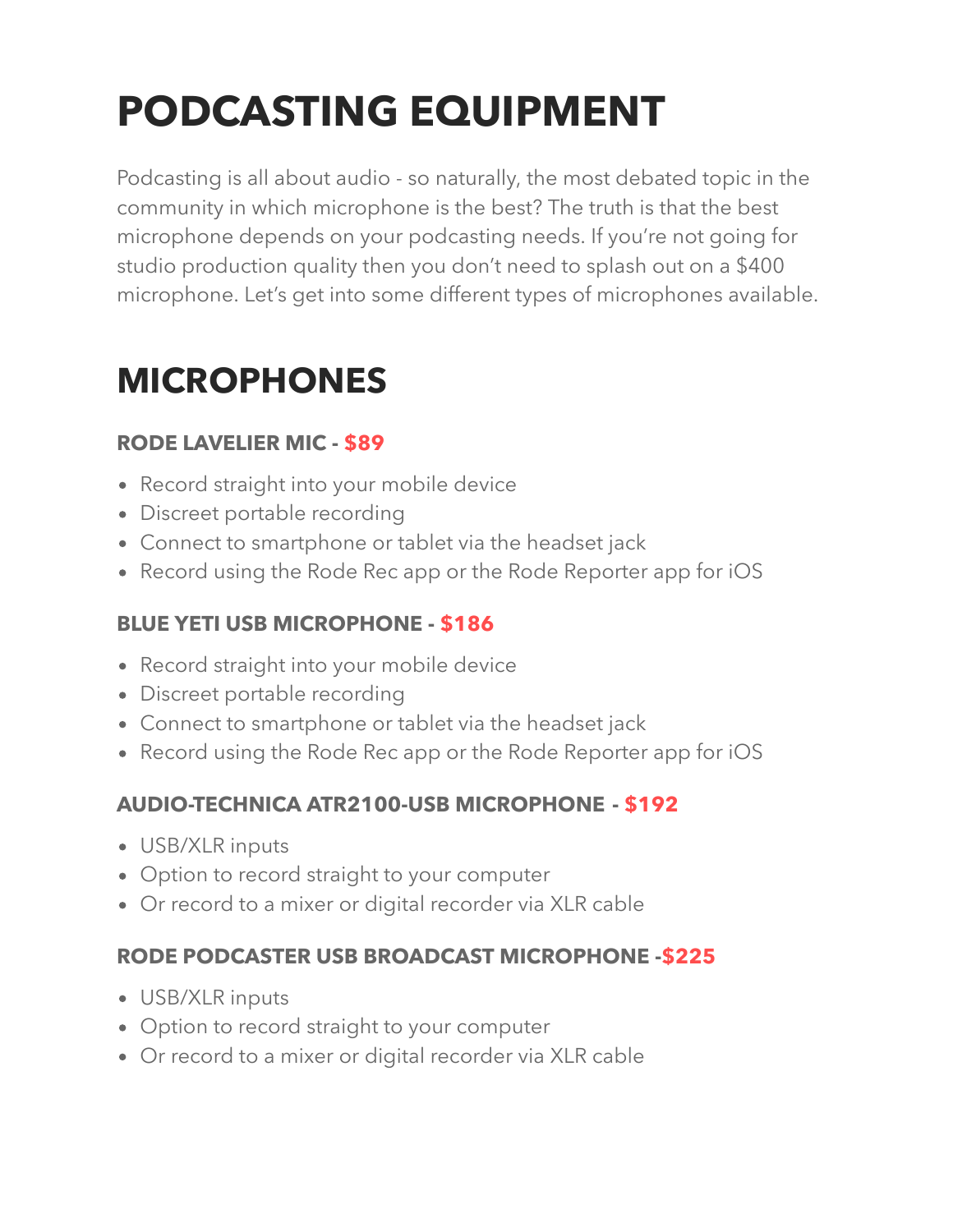# **CALL RECORDERS**

Call recorders aren't a necessity for all podcasts. But if you've identified your podcast as an interview podcast, it might be something you want to consider.

When it comes to phone recording, quality audio is essential. If you're interviewing someone remotely you'll need a call recorder to capture what they're saying. We don't advise putting a microphone to your phone/computer speaker.

Here is how to capture audio for your remote interviews.

#### **SKYPE CALLS**

If you can, opt to use Skype for all your podcast interviews. The audio capture will be better quality than what you get from a mobile device.

**Mac users:** Ecamm Call Recorder - [\\$39.95](http://www.ecamm.com/)

**Windows:** MP3 Skype Recorder - [Free](http://voipcallrecording.com/)

### **MOBILE CALLS**

If you can't record your interview on Skype, there are various apps that can be used.

- Call Recorder IntCall (Android and iOS [Free\)](http://itunes.apple.com/au/app/call-recorder-intcall/id521680097?mt=8)
- Automatic Call Recorder PRO (Android [\\$8.49\)](http://play.google.com/store/apps/details?id=com.appstar.callrecorderpro&hl=en)
- Olympus Telephone Pick Up [\\$39](http://www.olympus.com.au/Products/Accessories/Digital-Audio-Recorder-Accessories/Microphones/Microphones-for-Telephone-Calls/Telephone-Pickup-TP8)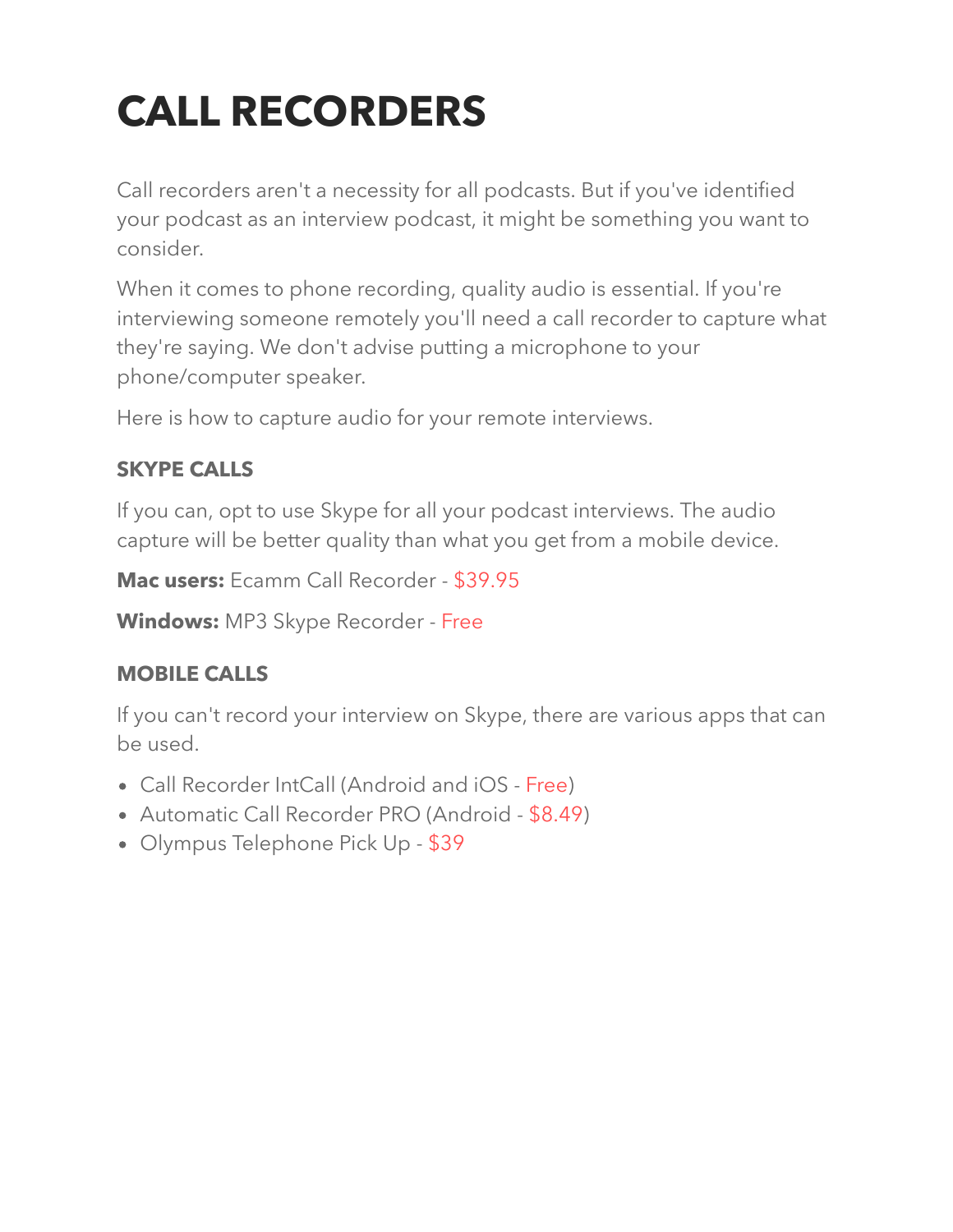**- CHAPTER 3 -**

# **RECORDING**

How to record a podcast.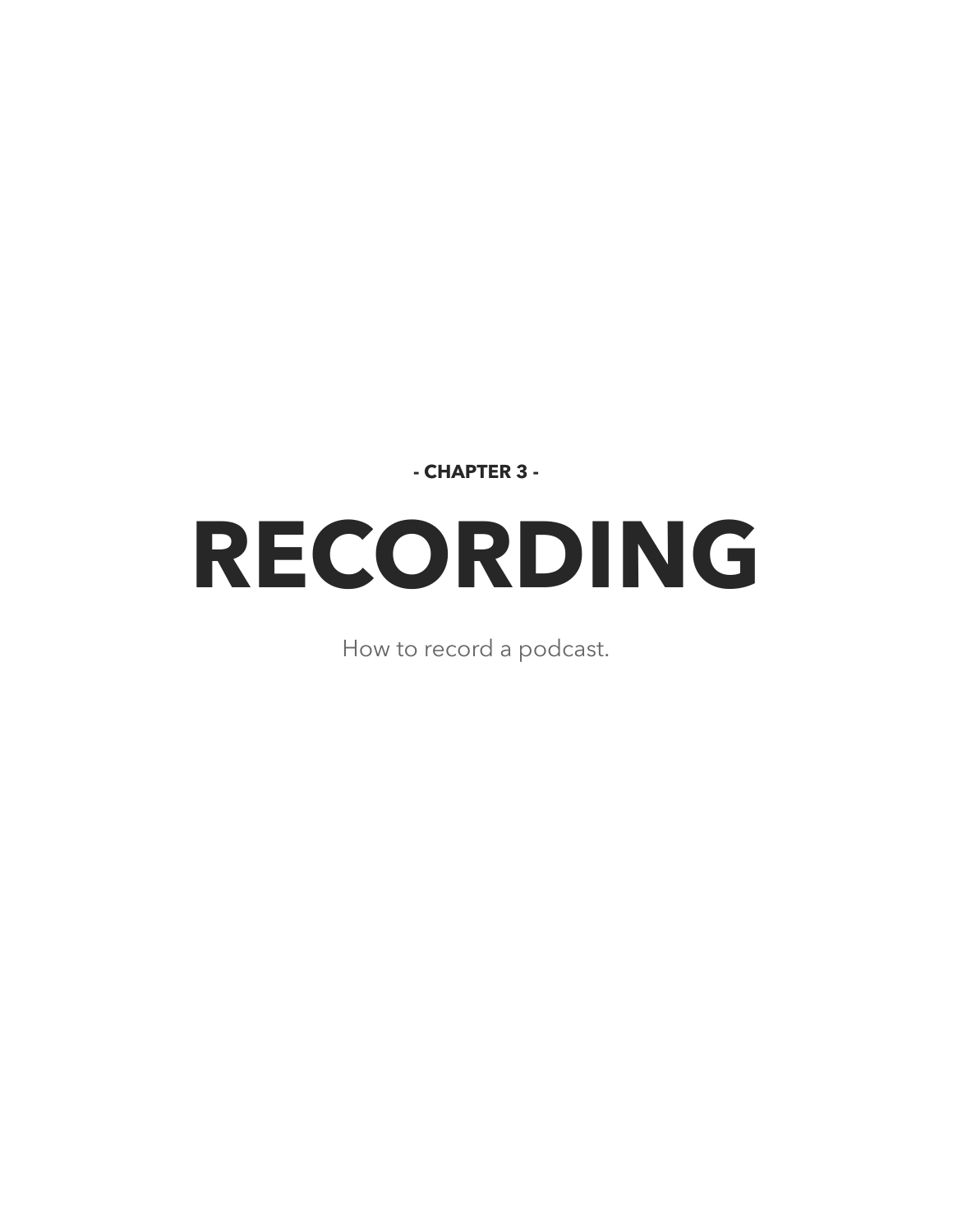### **RECORDERS**

#### **ZOOM H4 HANDY RECORDER - [\\$219.99](http://www.amazon.com/Zoom-H4N-Digital-Multitrack-Recorder/dp/B01DPOXS8I)**

#### **Features:**

- Four-channel recording
- Two microphone input (XLR/TRS)
- Records to SD, SDHC
- 24-bit/96kHz audio
- WAV/MP3 formats
- Auto record, pre-record and backup record functions

#### **ZOOM H6 HANDY RECORDER - [\\$399.99](http://www.amazon.com/Zoom-H6-Six-Track-Portable-Recorder/dp/B00DFU9BRK)**

#### **Features:**

- Six-track recording
- Four microphone input (XLR/TRS)
- Records to SD, SDHC, SDXC up to 128GB
- 24-bit/96kHz audio
- WAV/MP3 formats
- Auto record, pre-record and backup record functions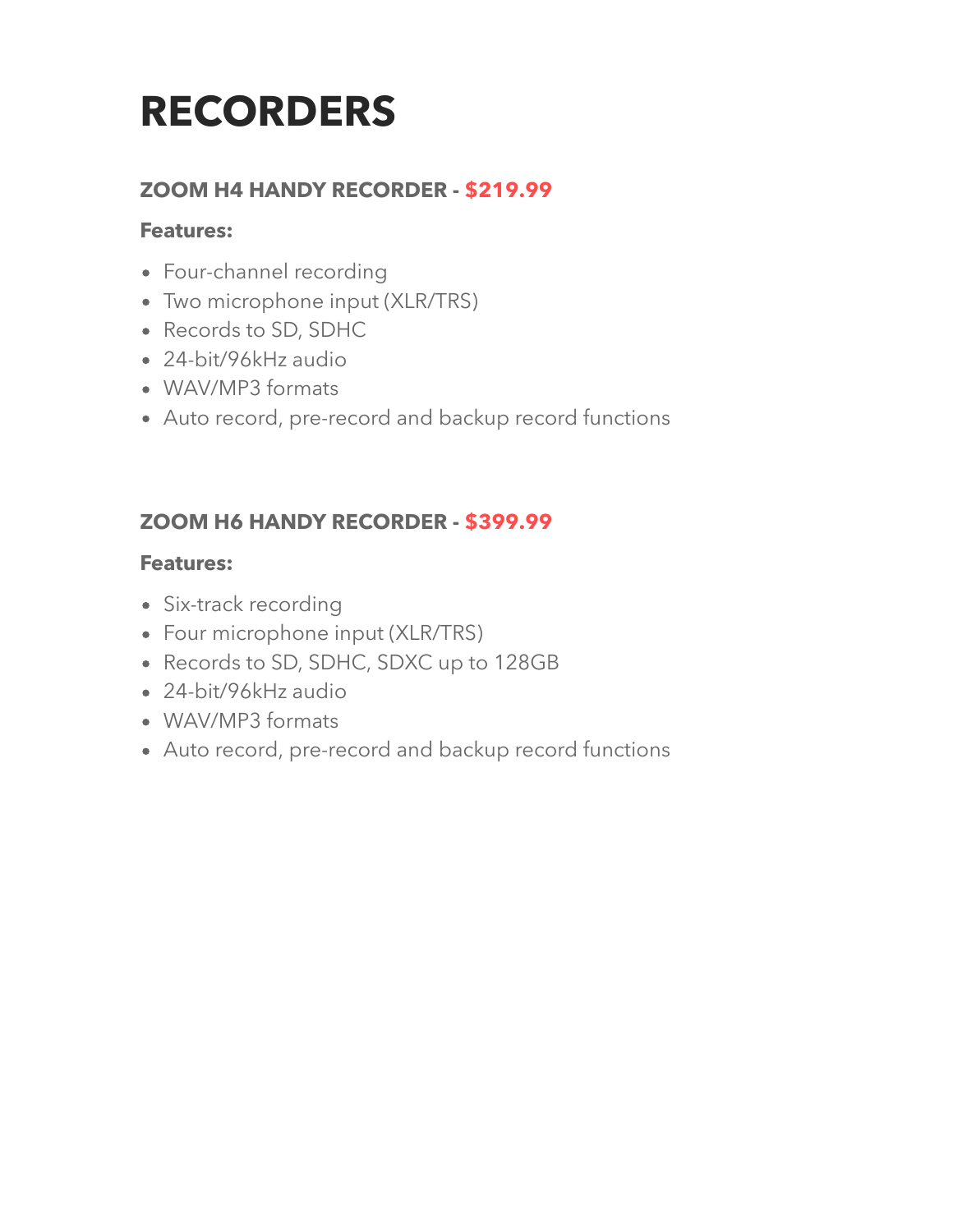## **RECORDING ACCESSORIES**

#### **POP FILTER - [\\$15.99](https://www.amazon.com.au/Neewer-Windscreen-Filter-Condenser-Microphone/dp/B01L3M3P50/ref=sr_1_10?keywords=pop+filter&qid=1557985219&s=electronics&sr=1-10)**

A pop filter sits in front of the microphone and reduces ambient noise and sharp speaking sounds like T's and S's.

#### **SHOCK MOUNT - [\\$35.99](https://www.amazon.com.au/Neewer-Adjustable-Microphone-Suspension-Broadcasting/dp/B07BHMQ4X6/ref=sr_1_6?keywords=shock+mount&qid=1558340358&s=electronics&sr=1-6)**

A shock mount holds the microphone and reduces vibration and noise transmitted through a microphone stand. If you're on a budget, lay a towel down on your desk and place the mic stand on it. It'll reduce vibration noise.

### **HEADPHONES - [\\$79](https://www.amazon.com.au/Audio-Technica-ATH-M20x-Professional-Closed-Back-Headphones/dp/B00HVLUR18/ref=sr_1_4?keywords=audiotechnica+headphones&qid=1557985304&s=electronics&sr=1-4)**

Headphones are crucial during the podcast recording. They may be uncomfortable but they will save you from having to re-record your podcast. Headphones will be able to pick up directly what is being recorded into the microphone. So if any issues were to arise, you'll spot them before any damage is done.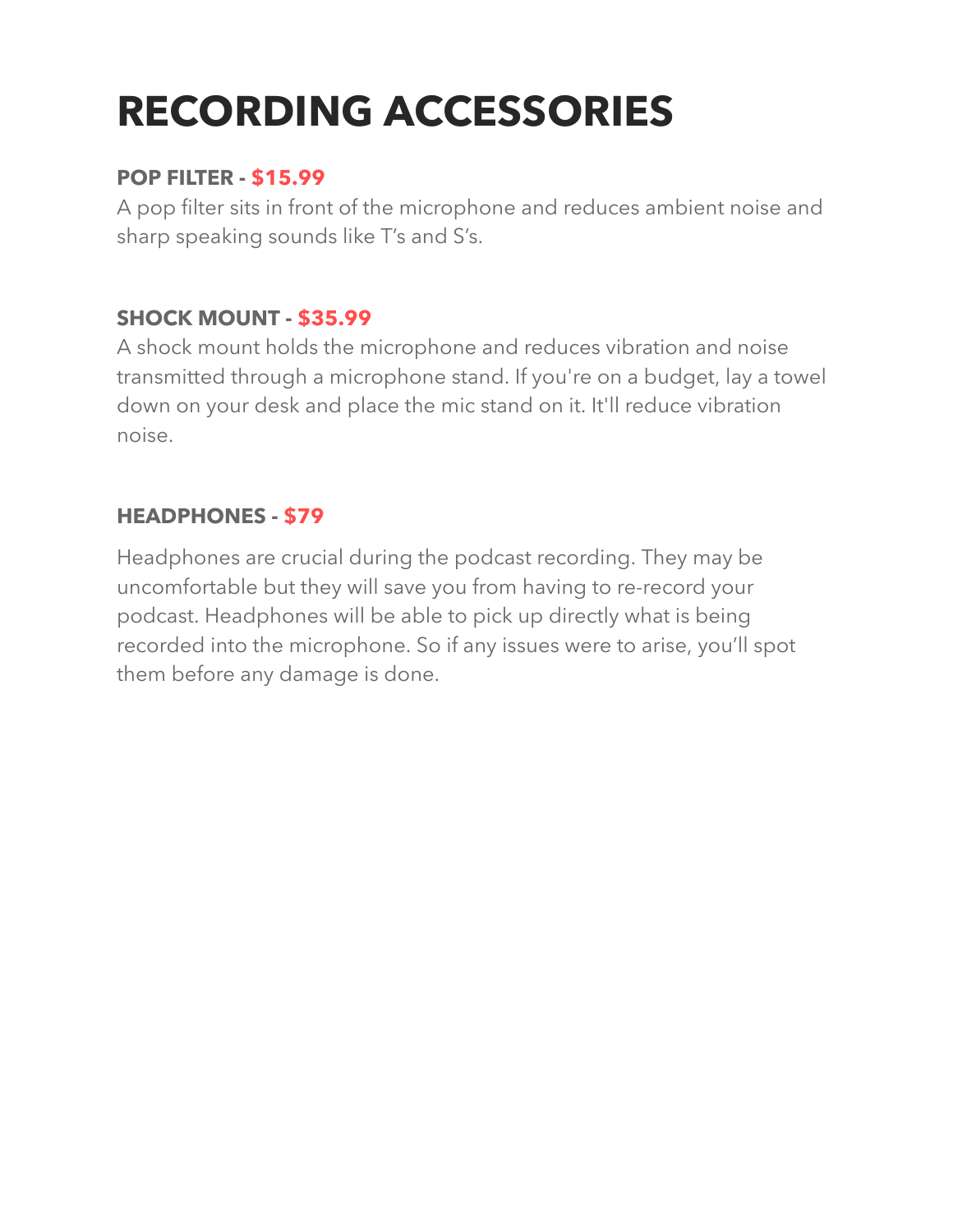### **TIPS FOR RECORDING**

#### **RECORDING AND VOICE TIPS**

**1.** Drink lots of water

**2.** Drink warm drinks (avoid caffeine)

**3.** Don't wear any earrings or necklaces that you can fidget with (it will get into the audio)

**4.** Don't wear anything that can make a noise when you move

**5.** Avoid eating before and during a recording

**6.** Don't bring in too many notes

**7.** Have the structure of your episode in front of you (in dot points!)

**8.** Warm up your voice, and body before recording

**9.** Sit up straight to feel more confident

**10.** Practice talking by recording a minute video into your phone every day.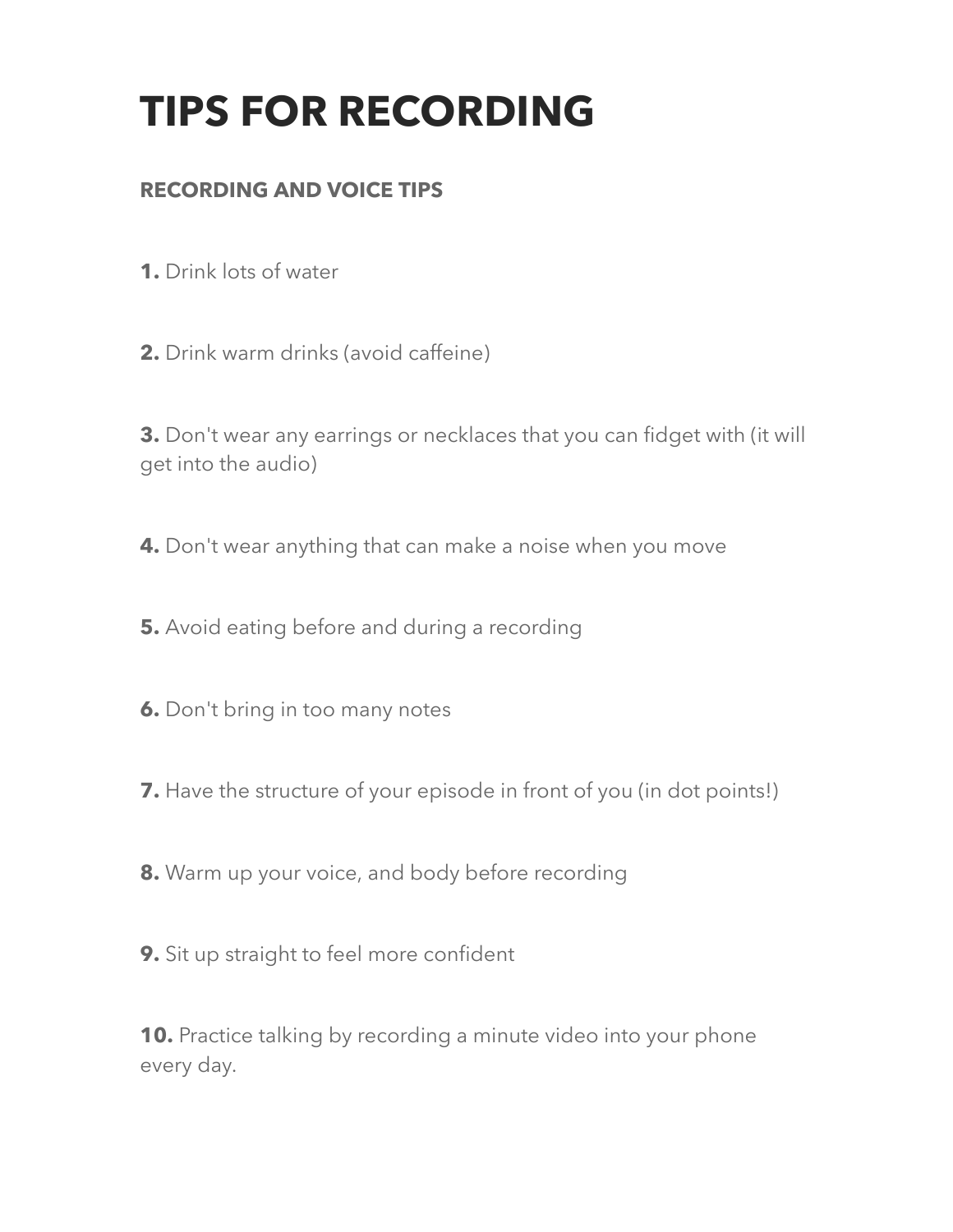**- CHAPTER 4 -**

# **EDITING**

How to edit a podcast.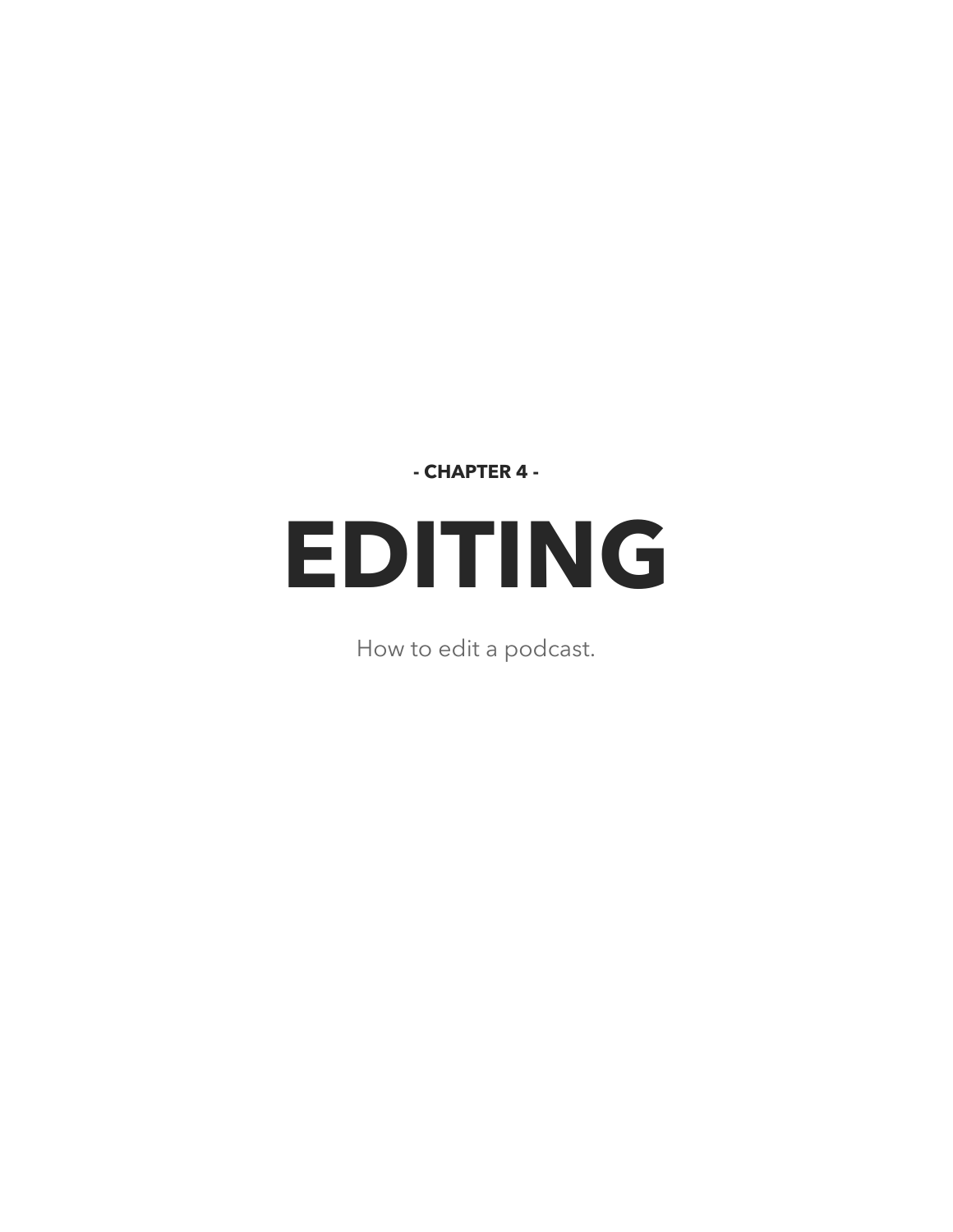### **EDITING SOFTWARE**

If you're just starting out with podcasting, we recommend sticking to free editing software. Free software can be just as effective, so don't purchase unnecessary expensive software when your podcast doesn't require it.

#### **MAC**

- Garageband (preinstalled on MAC)
- Audacity [Free](http://www.audacityteam.org/)

#### **WINDOWS**

Audacity - [Free](http://www.audacityteam.org/)

#### **ONLINE**

Anchor - [Free](http://anchor.fm/)

#### **ADOBE AUDITION - \$29.99 [P/MONTH](http://www.adobe.com/au/products/audition.html)**

Paid audio audition software can take your podcast quality to the next level. Adobe Audition can be used in the recording process through to the audio edit.

#### **Features:**

- Intuitive editing
- Mixer interface
- Remove unwanted noises in your podcast
- Enhance audio
- Layer tracks, effects, and music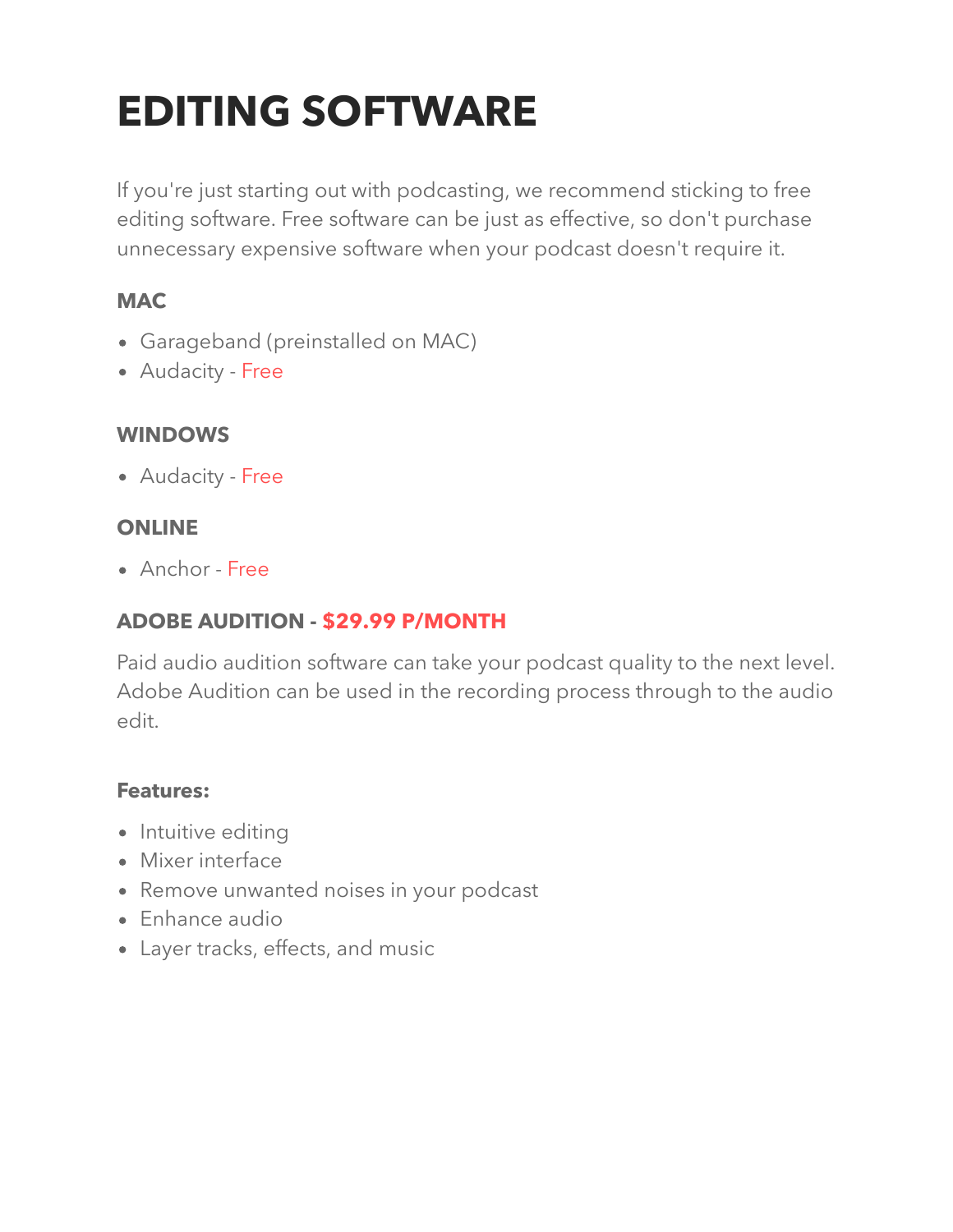### **EDITING CHEAT SHEET**

#### **EDITING REMINDERS**

**1.** Look at your audio levels. Ensure they're not peaking into the red zone. The most comfortable audio level is -6.

**2.** Ensure your audio is STEREO and not MONO.

- **3.** EXPORT SETTINGS
- MP3 (important if you want your podcast on iTunes)
- 48,000 HZ Stereo

**4.** Create assets before editing your podcast (i.e. theme music, sound effects)

**5.** Pre-record a few outros to have on file - just in case someone forgets it during the recording. Always good to have things on file as a backup.

**6.** Always duplicate your project file and put a date/time on it so you can go back to previous versions.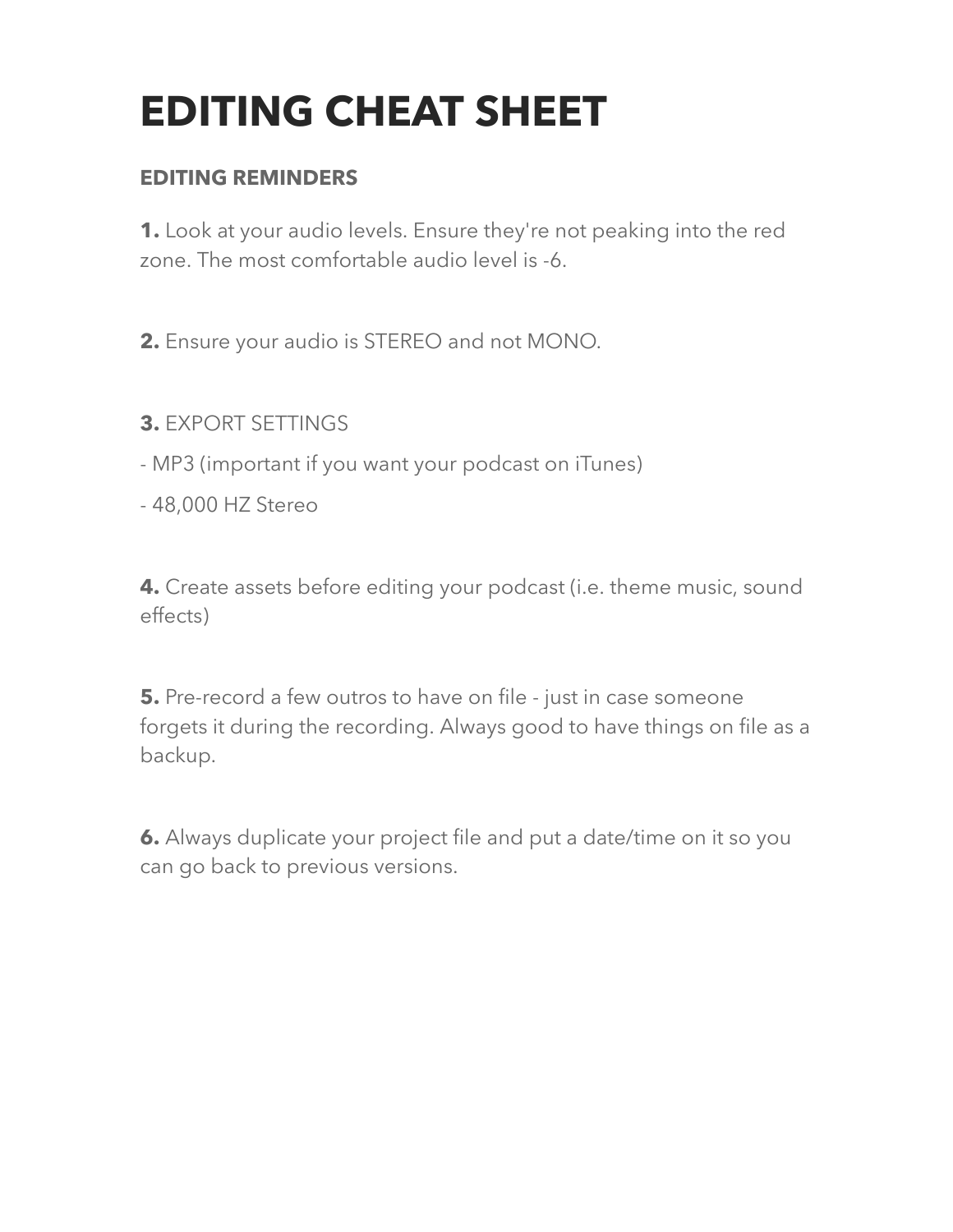**- CHAPTER 5 -**

# **DISTRIBUTION**

How to distribute your podcast to the world.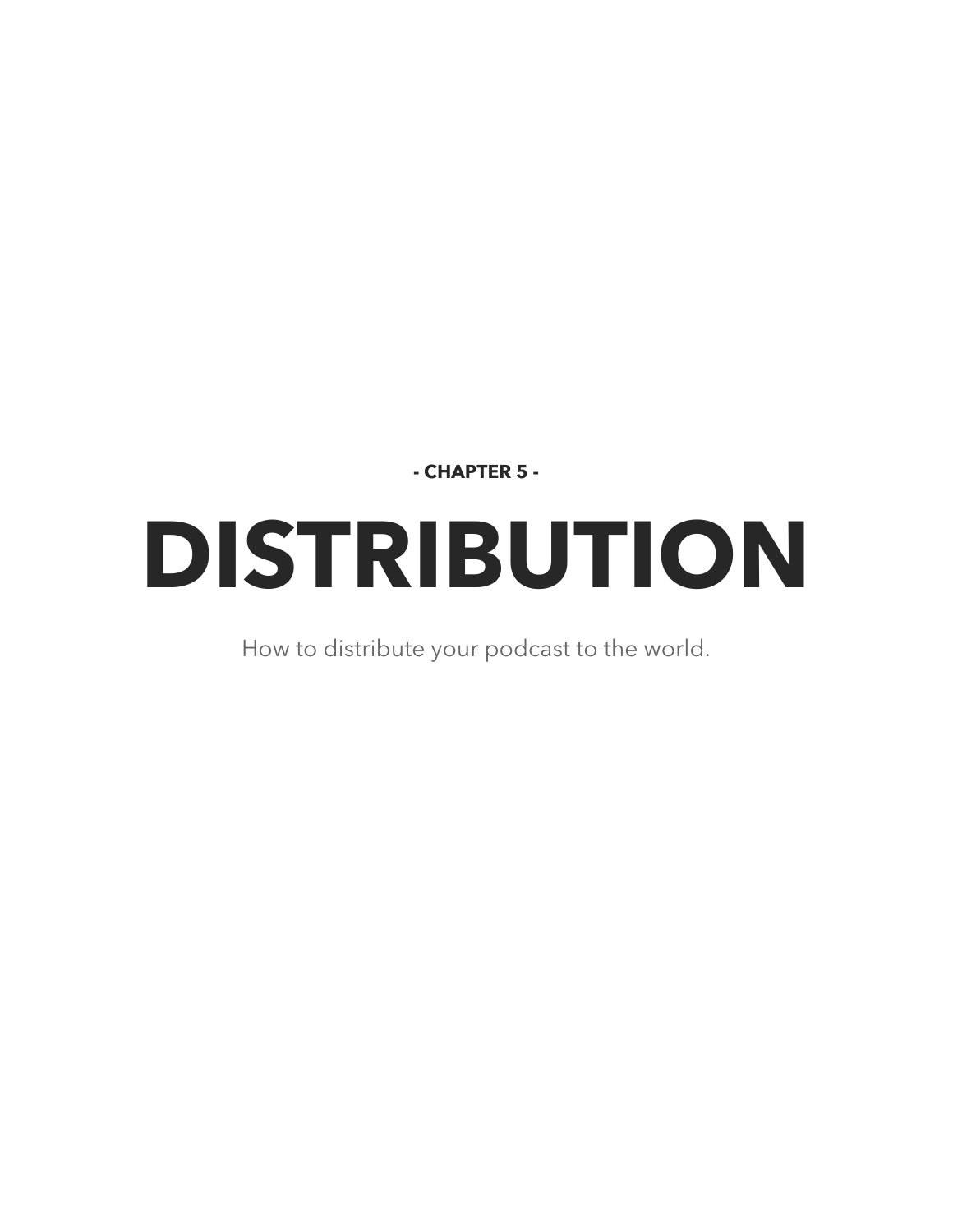## **PODCAST HOSTING**

There is no upload button on Spotify and iTunes. You need to go through the correct channels to get published. Before you do, establish the platforms you want your podcast published on.

### **PLATFORMS TO CONSIDER**

- iTunes
- Spotify
- Android apps
- Soundcloud
- YouTube
- Website

For Soundcloud and YouTube, you can upload your podcast directly to those platforms without the hassle of using a podcast host. However, if you want your podcast to reach as many potential listeners as possible, we recommend using the subscription-based platform **[Libsyn](http://www.libsyn.com/)**.

Libsyn is a publishing, media hosting, and delivery and RSS for iTunes and Spotify. Libsyn will record and provide you stats allowing you to understand where your podcast is doing best and where it could improve. If you want to take your podcast to the next level, Libsyn can provide monetization capabilities for your content with advertising available.

Libsyn is subscription based, however, plans begin at only \$5 per month and you'll have complete control over your content and the platforms they're published to.

**Remember:** If you're marketing your podcast to release on a certain date, remember that you will need to manually submit your podcast to directories such as iTunes, Spotify, and Stitcher. This process can take up to 2 weeks for approval. Ensure your podcast is approved before you start telling everyone the release date! We recommend hitting the scene with a podcast promo to get the ball rolling.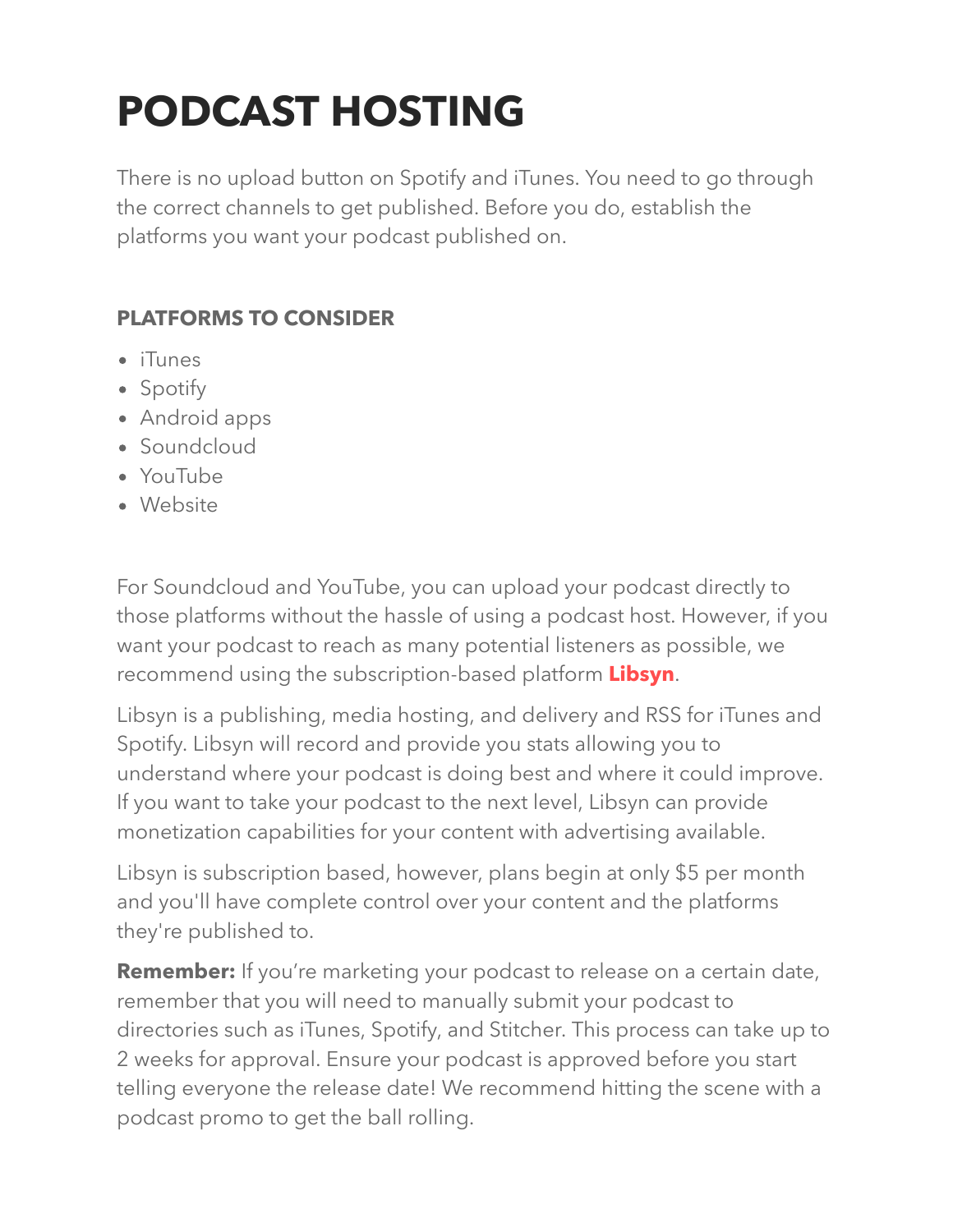# **SUBMITTING RSS FEED TO APPLE PODCASTS**

There is no upload button for iTunes. To upload your podcast to this platform you'll need to sign up for a podcast host. The podcast host we recommend is Libsyn. Libsyn will generate your podcast RSS feed.

To find your RSS feed link on Libsyn navigate to...

- **1.** Hover over Destinations
- **2.** Edit or view existing

Under quick links look for Libsyn Classic Feed. Under this title will be your RSS feed link.

The RSS feed link will look like this: **http://[show name].libsyn.com/rss**

Copy this link to **Apple [Connect](http://itunesconnect.apple.com/login)**.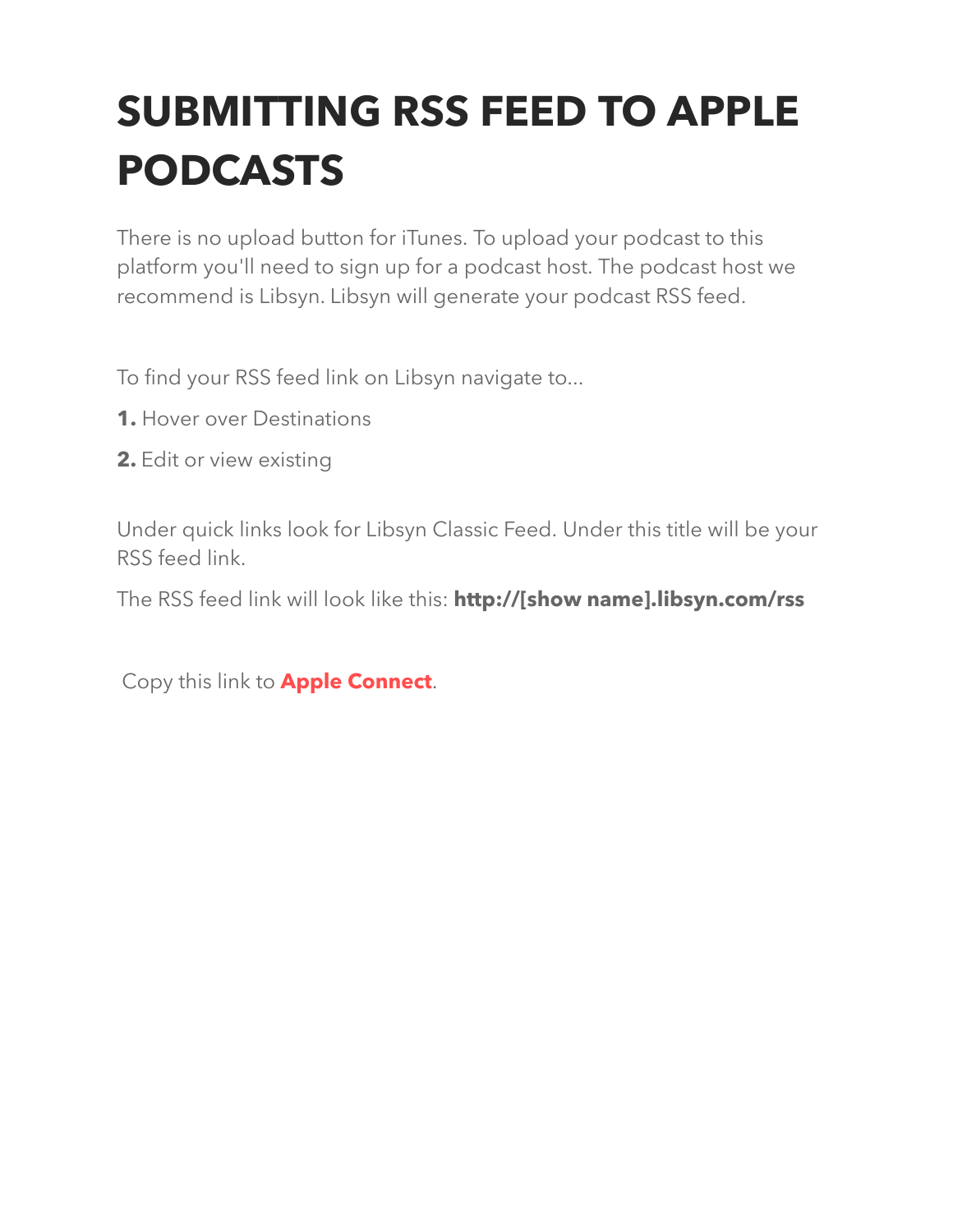### **SUBMITTING RSS FEED TO APPLE PODCASTS**

| <b>Get Started with iTunes Connect</b><br>Select the type of content you'd like to offer, or if you want to<br>manage an artist on Apple Music. |                |              |       |                         |
|-------------------------------------------------------------------------------------------------------------------------------------------------|----------------|--------------|-------|-------------------------|
|                                                                                                                                                 | P              |              |       | Q                       |
| Apps                                                                                                                                            | <b>Artists</b> | <b>Books</b> | Media | <b>Podcasts Connect</b> |
|                                                                                                                                                 |                |              |       |                         |
| Feed                                                                                                                                            |                |              |       |                         |
| <b>RSS Feed</b><br>URL ?                                                                                                                        |                |              |       | Validate<br>Submit      |

Paste your RSS feed URL here and click **validate**. It can take up to two weeks for your RSS feed to be validated. Take this into account when publishing, and marketing your podcast.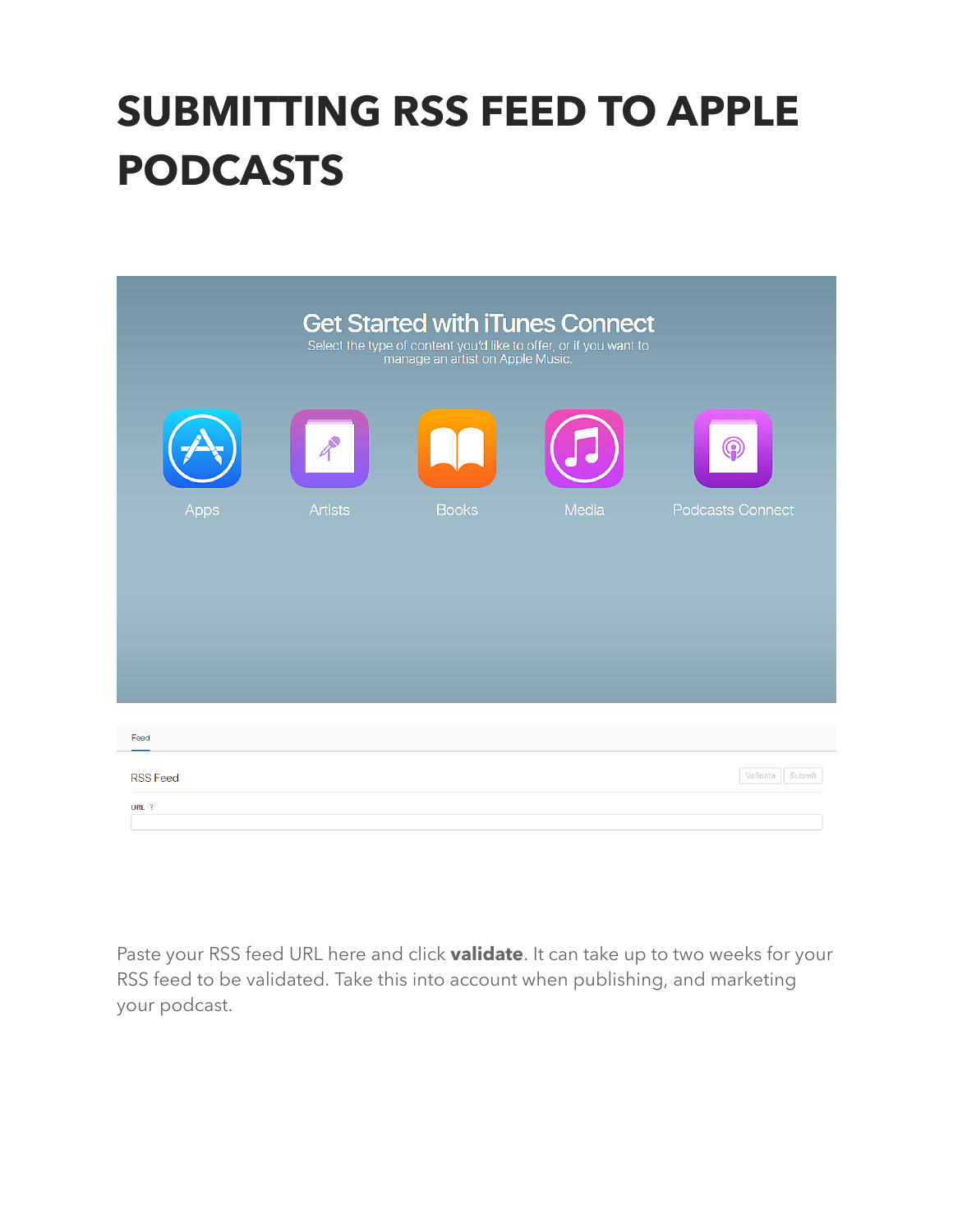**- CHAPTER 6 -**

# **MARKETING**

How to market your podcast, and increase the audience.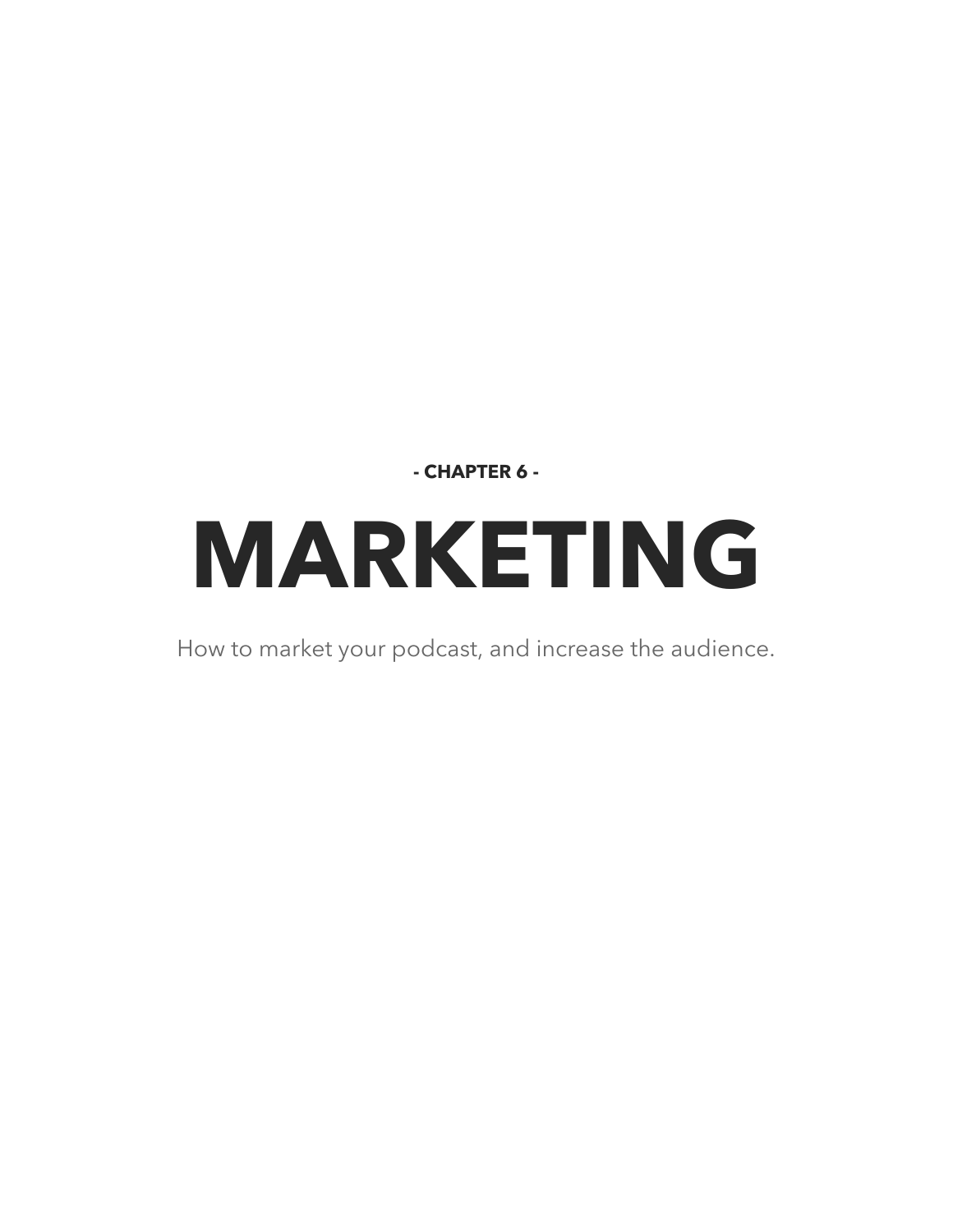# **CONTENT MARKETING**

The content above anything else is going to attract people to your podcast. The podcast as a product itself can be repurposed in a variety of ways. Podcasts rely on audio. To stand out with your content marketing we recommend to add visual content through social media, or a show website.

When recording your podcast try and record it on camera, and take some pictures! This content can be used to promote the podcast episode.

To get started set up social pages for your podcast. Some of our favourites are Facebook, Instagram, Twitter and LinkedIn.

To setup, schedule and forget about it - consider using a post schedule applications. For Instagram Sked and Later is great. For Facebook, LinkedIn and Twitter we love Hootsuite.

### **BLOGGING**

Blogging is an awesome way to get your podcast to a new audience. Posting a blog on the show website, or a blogging platform such as Medium can increase the show exposure.

For the blogs focus on topics and conversations you've had in the podcast. Use the blog as an extension of what was discussed in the podcast (or recap). Alternatively, you can upload a transcript of the podcast. This will help your SEO and increase discoverability!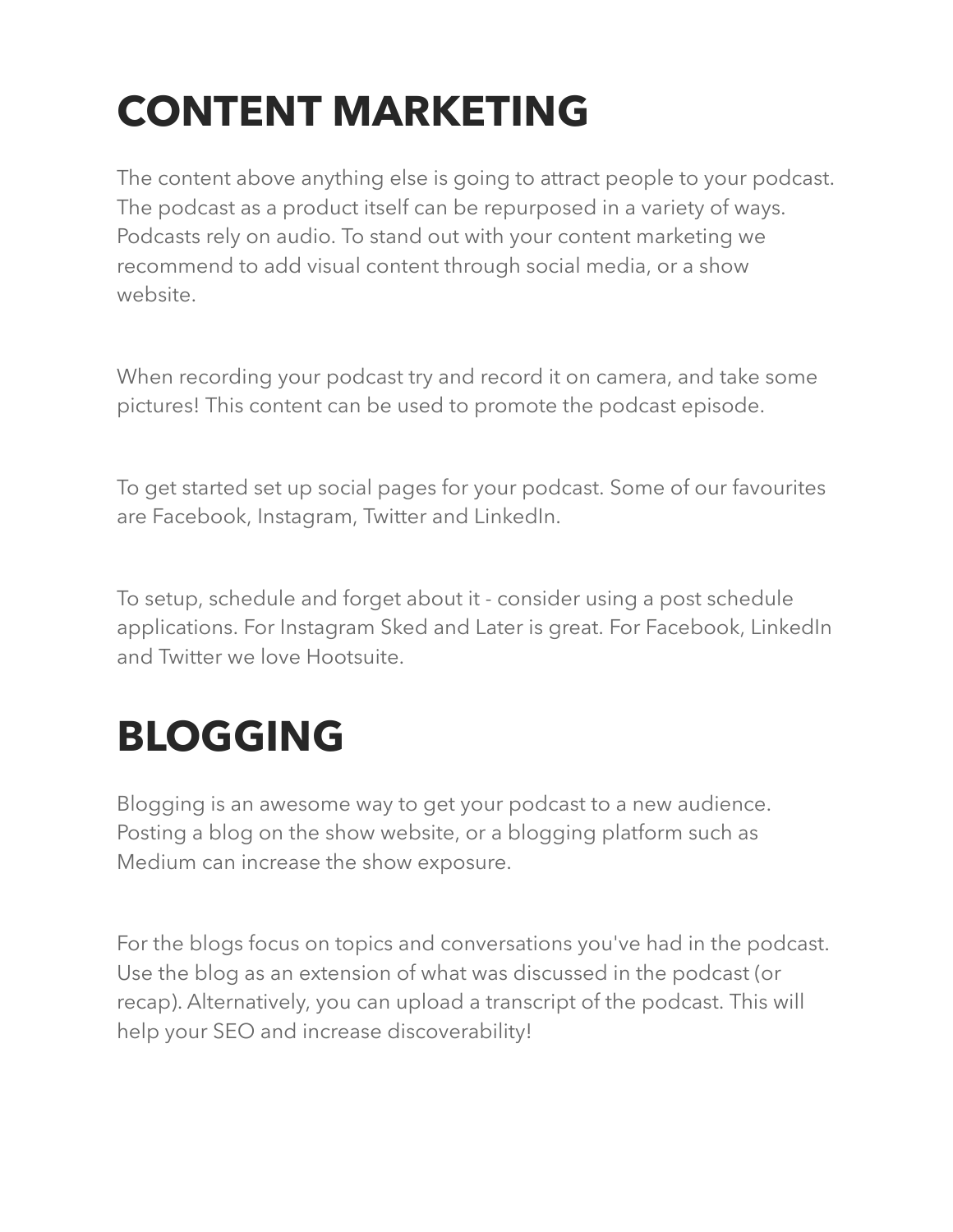## **SHOW WEBSITE**

A show website will help grow your podcast. A website can work in different ways. On the website, you should display the podcast feed player, listen to badges that direct people to Apple podcasts, Spotify, Soundcloud, Stitcher, and Google podcasts. Include a short bio about the show, or the host.

If your goal is to get sponsors or increase engagement, ensure you have a contact form on the website.

#### **Advertising**

If you are running Facebook and Instagram ads you should direct listeners to your website. To retarget people who have visited your website install a Facebook Pixel onto your website.

### **EDM**

EDMs also known as electronic direct mail AKA it's just an email folks. Getting an email list together is a great way to tap people about your latest episode, or any exciting news about the podcast. Use your website as a tool to capture and gather your email list. Create a free eBook, PDF, competition or directly ask people to sign up to your email list. Make sure you're not spamming people. Always provide your listeners with value otherwise what's stopping them from unsubscribing? Give them a reason to stick around!